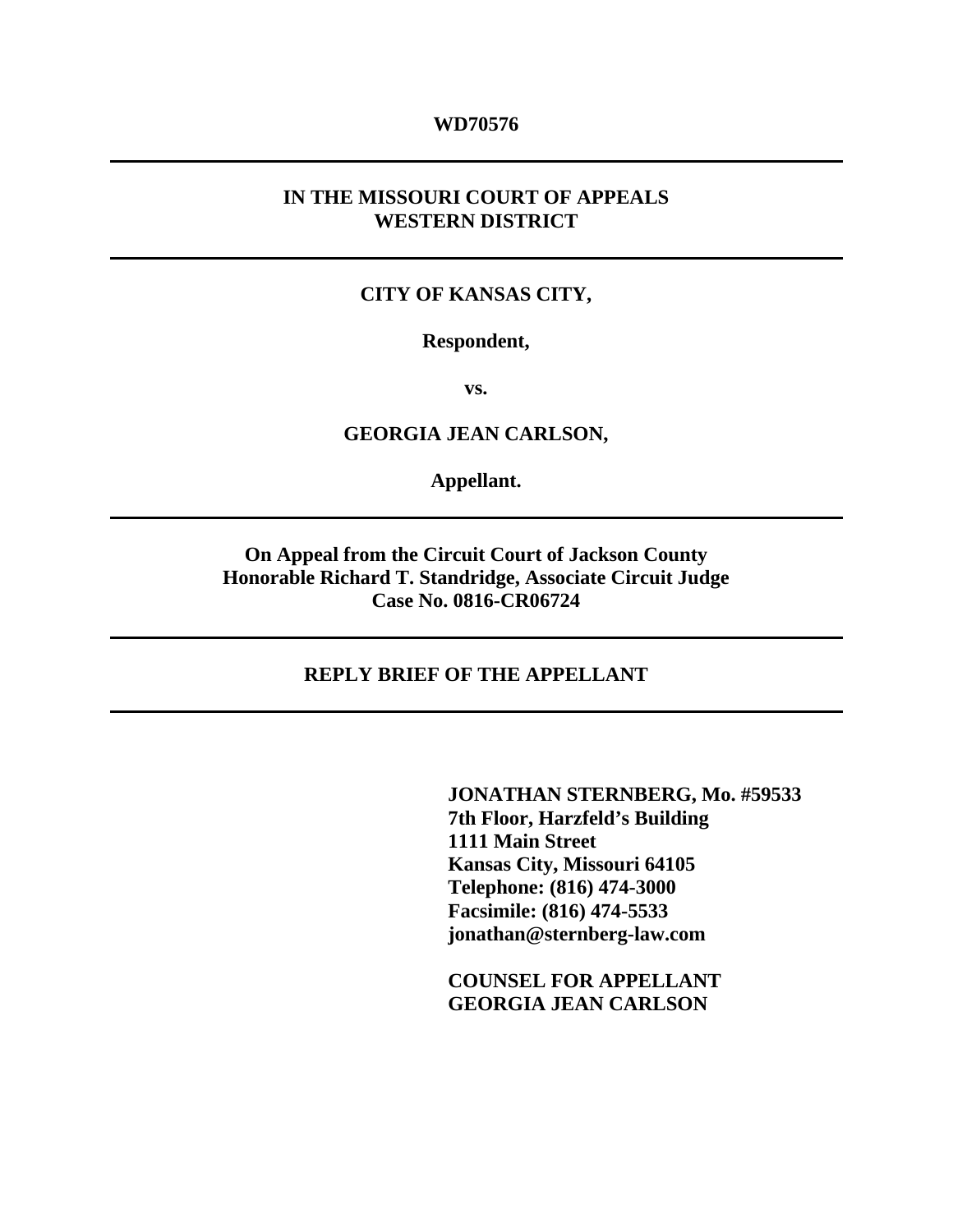# **Table of Contents**

| The issue on appeal is whether the Ordinance is preempted for conflict with<br>I. |
|-----------------------------------------------------------------------------------|
| state law under § 71.010, not "express preemption" or "field preemption,"         |
|                                                                                   |
| Because § 191.769 expressly excludes JC's Sports Bar from the ICAA's<br>II.       |
| definition of "public place" where smoking is regulated, the Ordinance re-        |
| injecting it into the sphere of regulation by redefining it as a "public place"   |
|                                                                                   |
| III. Sections 191.767.2 and 191.777 cannot be read to grant cities the power to   |
| reinsert the places in § 191.769 back into the sphere of smoking regulation 13    |
|                                                                                   |
|                                                                                   |
|                                                                                   |
|                                                                                   |
|                                                                                   |
|                                                                                   |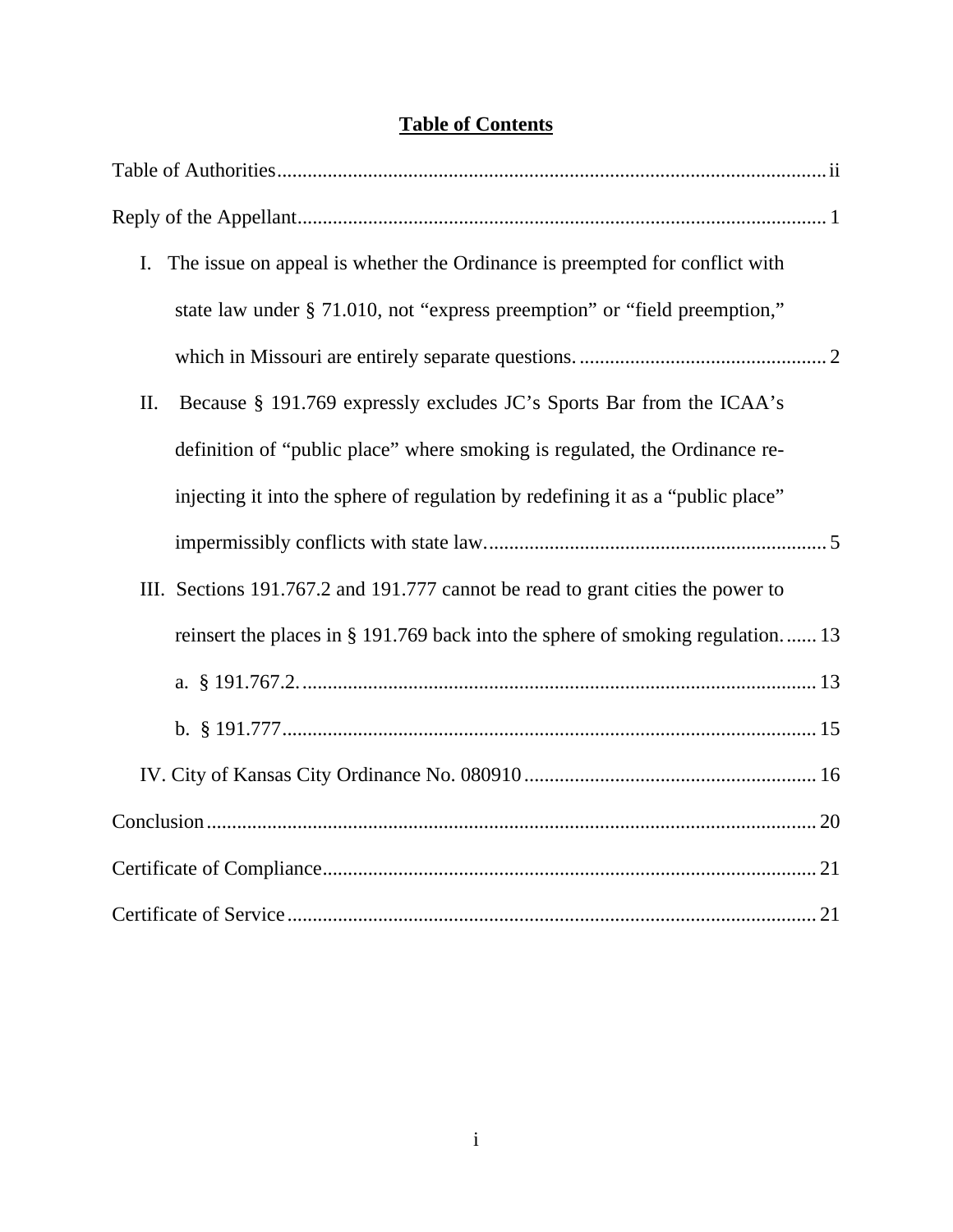# **Table of Authorities**

| <b>Cases</b>                                                                      |
|-----------------------------------------------------------------------------------|
|                                                                                   |
| City of Lake Lotawana v. Meagher, 581 S.W.2d 105 (Mo. App. 1979)8-9               |
|                                                                                   |
|                                                                                   |
|                                                                                   |
|                                                                                   |
|                                                                                   |
| City of Univ. City v. MAJ Invest. Corp., 884 S.W.2d 306 (Mo. App. 1994)  17       |
| Civil Serv. Comm'n of the City of St. Louis v. Bd. of Aldermen of the City of St. |
|                                                                                   |
|                                                                                   |
| Crackerneck Country Club, Inc. v. City of Independence, 522 S.W.2d 50             |
|                                                                                   |
| Hyde Park Housing P'ship v. Dir. of Revenue, 850 S.W.2d 82 (Mo. banc 1993) 14     |
| Page W., Inc. v. Cmty. Fire Prot. Dist. of St. Louis County, 636 S.W.2d 65        |
|                                                                                   |
|                                                                                   |
|                                                                                   |
| State ex rel. Burnau v. Valley Park Fire Prot. Dist. of St. Louis County,         |
|                                                                                   |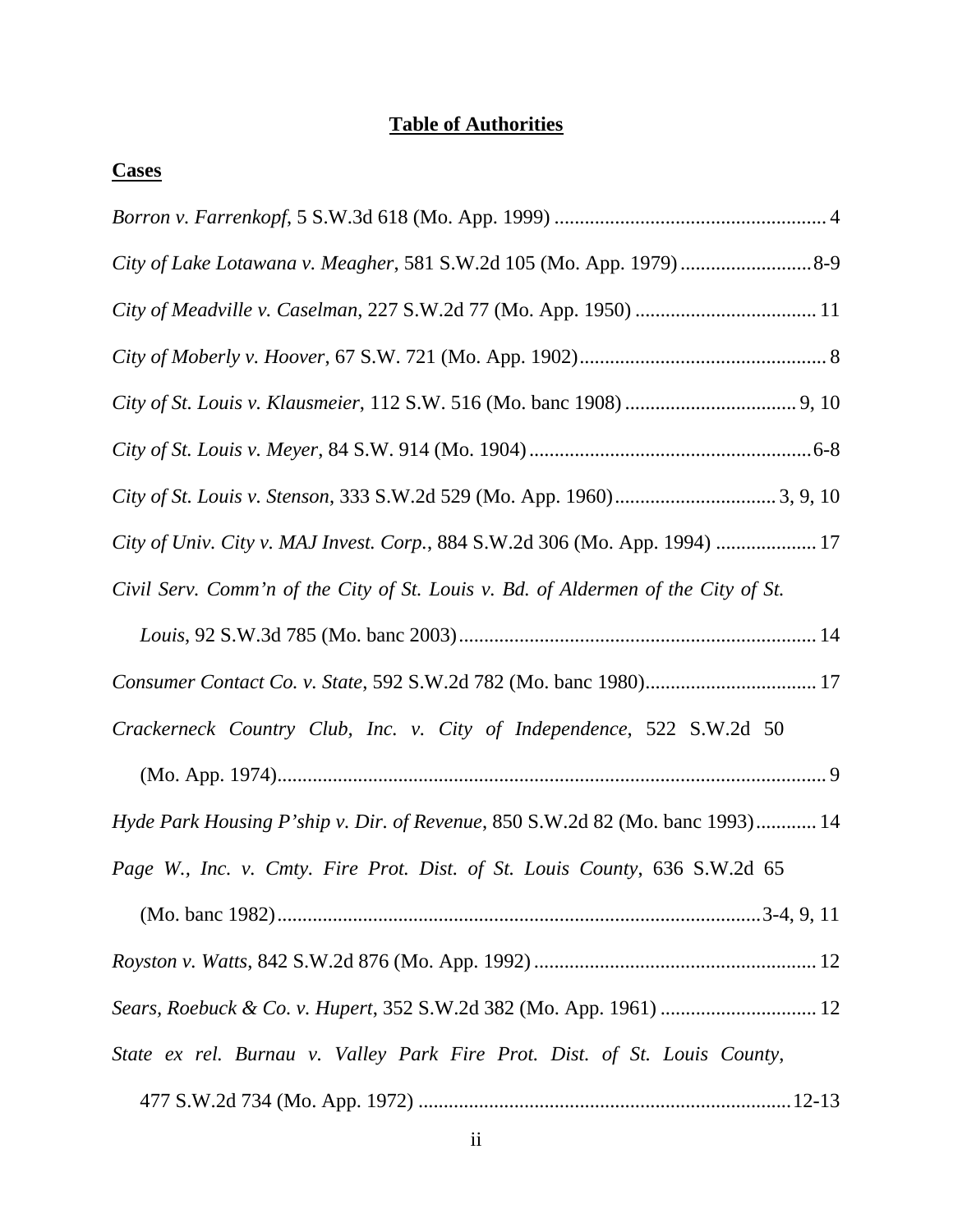|--|--|--|--|--|

# **Revised Statutes of Missouri (2008)**

| <b>Acts of the Missouri General Assembly</b>                                |
|-----------------------------------------------------------------------------|
|                                                                             |
| <b>Missouri Supreme Court Rules</b>                                         |
|                                                                             |
|                                                                             |
|                                                                             |
| <b>Rules of the Missouri Court of Appeals, Western District</b>             |
|                                                                             |
| <b>City of Kansas City Code of Ordinances</b>                               |
|                                                                             |
| <b>Treatises</b>                                                            |
| Miles Coleman, Banning the Flames: Constitutionality, Preemption, and Local |
|                                                                             |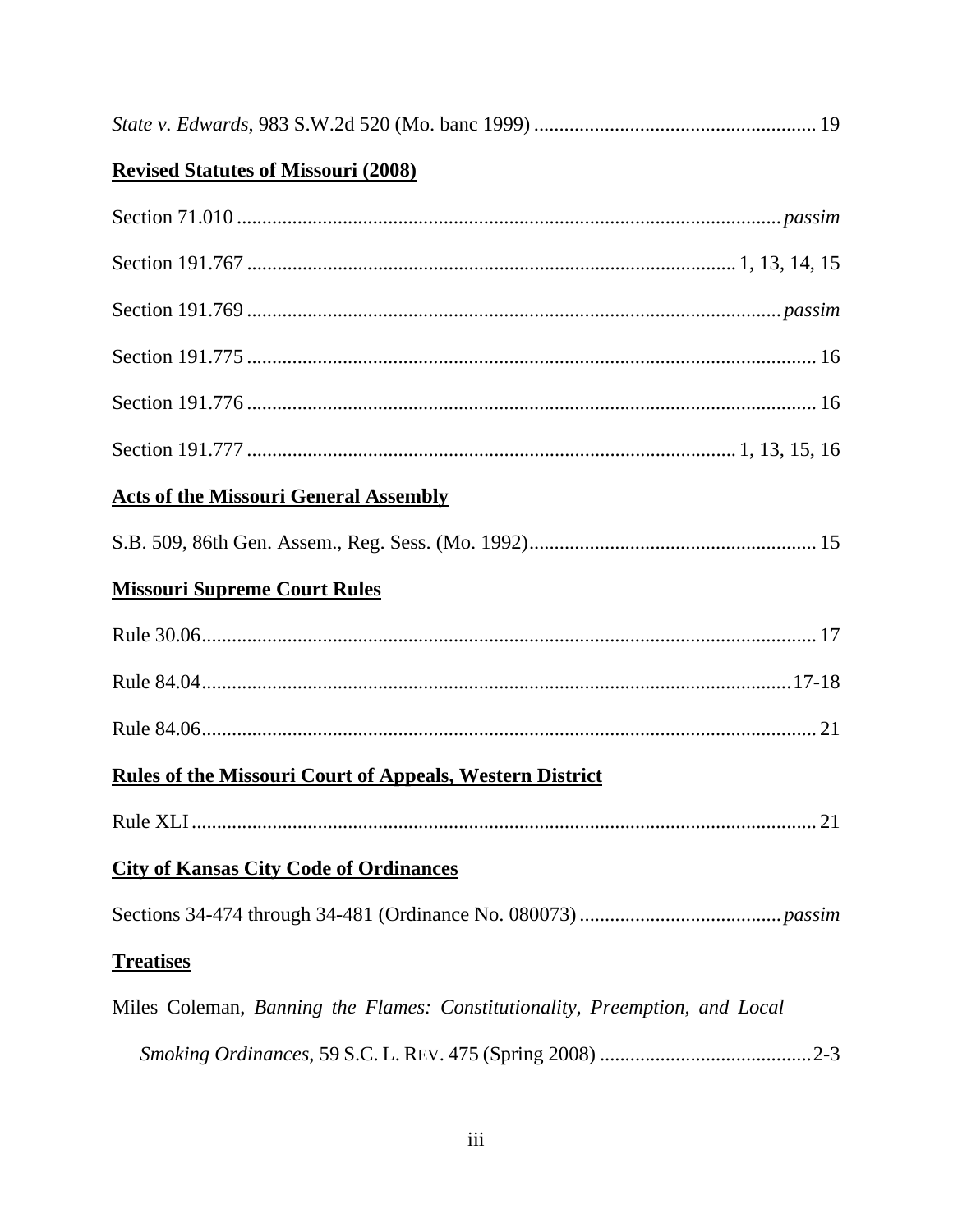#### **Reply of the Appellant**

In her opening brief, Appellant demonstrated how Respondent's Ordinance No. 080073 ("the Ordinance"), which declares JC's Sports Bar to be a "public place" and totally prohibits her from allowing any smoking anywhere therein, conflicts with the governing Missouri statute regulating smoking indoors, the Indoor Clean Air Act, §§ 191.765 through 191.777, R.S.Mo., ("ICAA"), and thus is preempted and void.

Appellant explained that this is because § 191.769, R.S.Mo., expressly declares that bars and billiard parlors like JC's Sports Bar are "not considered a public place" for the purposes of smoking regulation in Missouri. *Amicus Curiae* General Cigar Holdings, Inc. ("General Cigar"), showed that the same is true for its tobacco store clients. The arguments of both Appellant and General Cigar are rooted in § 71.010, R.S.Mo., the longstanding statute providing that, to be valid, any municipal ordinance must be "in conformity with the state law upon the same subject."

In response, Respondent fails to address § 71.010 and its doctrine of conflict preemption at all. Respondent instead muddles that issue by discussing the separate and irrelevant doctrines of "express preemption" and "field preemption." Respondent's only other substantial response is to attempt to change the language of two sections of the ICAA, § 191.767.2, contemplating ordinances prohibiting smoking in "public places," and § 191.777, allowing cities to pass more stringent ordinances on smoking in schools and child daycare facilities, into express grants of municipal power to prohibit smoking in the bars and billiard parlors "not considered a public place."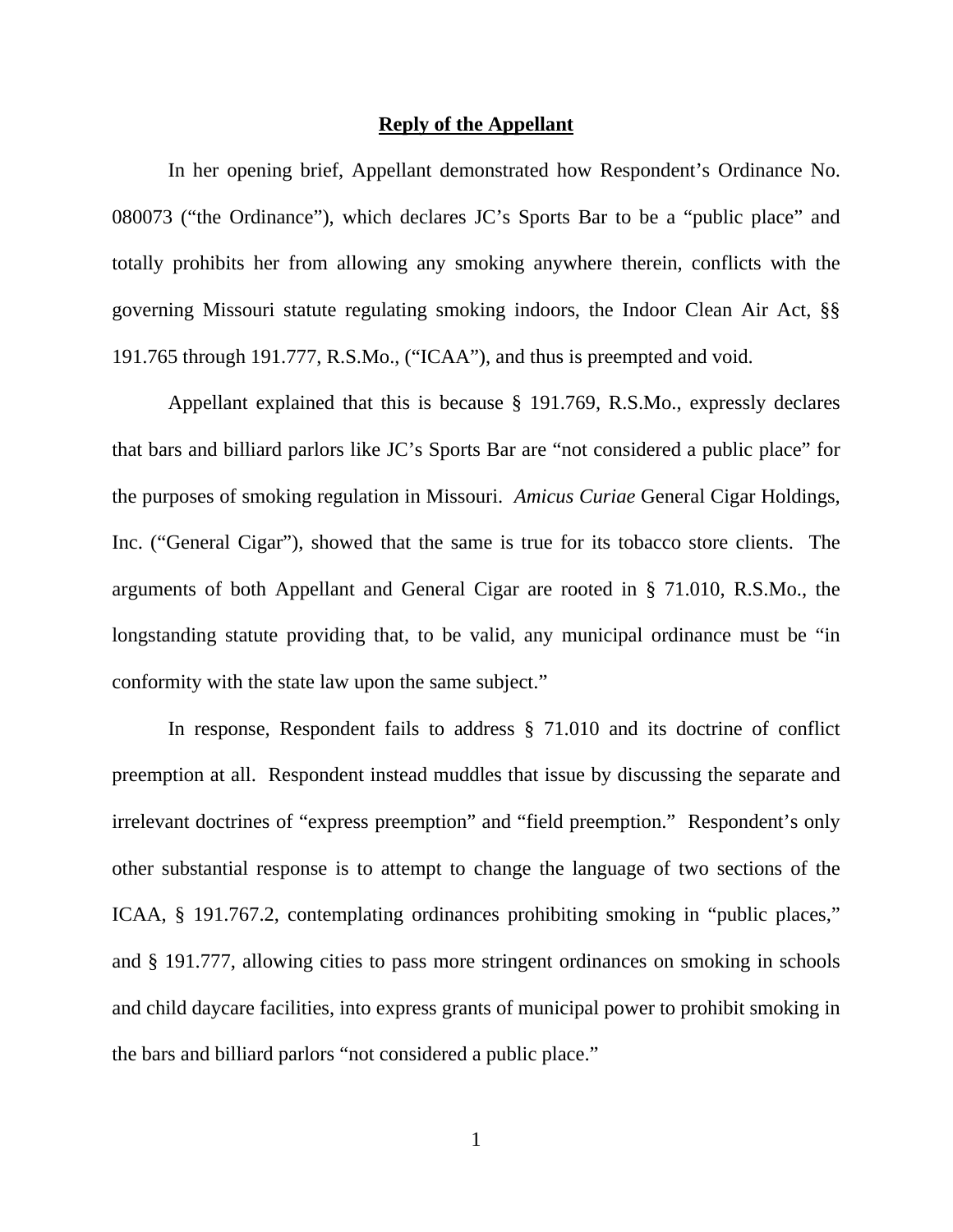Respondent's arguments are without merit. For the Court to accept Respondent's position, it would have to disregard the facts of this case, including Respondent's own judicial admissions, and the law of Missouri pertaining to both conflict preemption and statutory construction. The Court should not be persuaded by Respondent's confusion of the issue in this case or by its insertion of absent wording into statutes.

# **I. The issue on appeal is whether the Ordinance is preempted for conflict with state law under § 71.010, not "express preemption" or "field preemption," which in Missouri are entirely separate questions.**

The question presented in this case is whether, under § 71.010, R.S.Mo., Respondent City of Kansas City can prohibit certain areas from allowing any smoking indoors at all when the state law on the same subject specifically exempts those areas from indoor smoking regulation. Appellant and General Cigar explained extensively how for the past 120 years, any municipal ordinance prohibiting something that a state law on the same subject expressly or implicitly permits conflicts with that state law and, therefore, violates § 71.010 and is preempted and void.

This principle is known as "conflict preemption." Miles Coleman, *Banning the Flames: Constitutionality, Preemption, and Local Smoking Ordinances*, 59 S.C. L. REV. 475, 480-81 (Spring 2008). It differs from the other two forms of preemption: (1) "express preemption" – when a state law includes "an explicit statutory statement that no subordinate governmental authority may interfere with the statutory scheme;" and (2) "field preemption" – "when a statutory scheme is so pervasive that it leaves no room for a state or municipality to supplement it." *Id.* Unlike the other two forms of preemption,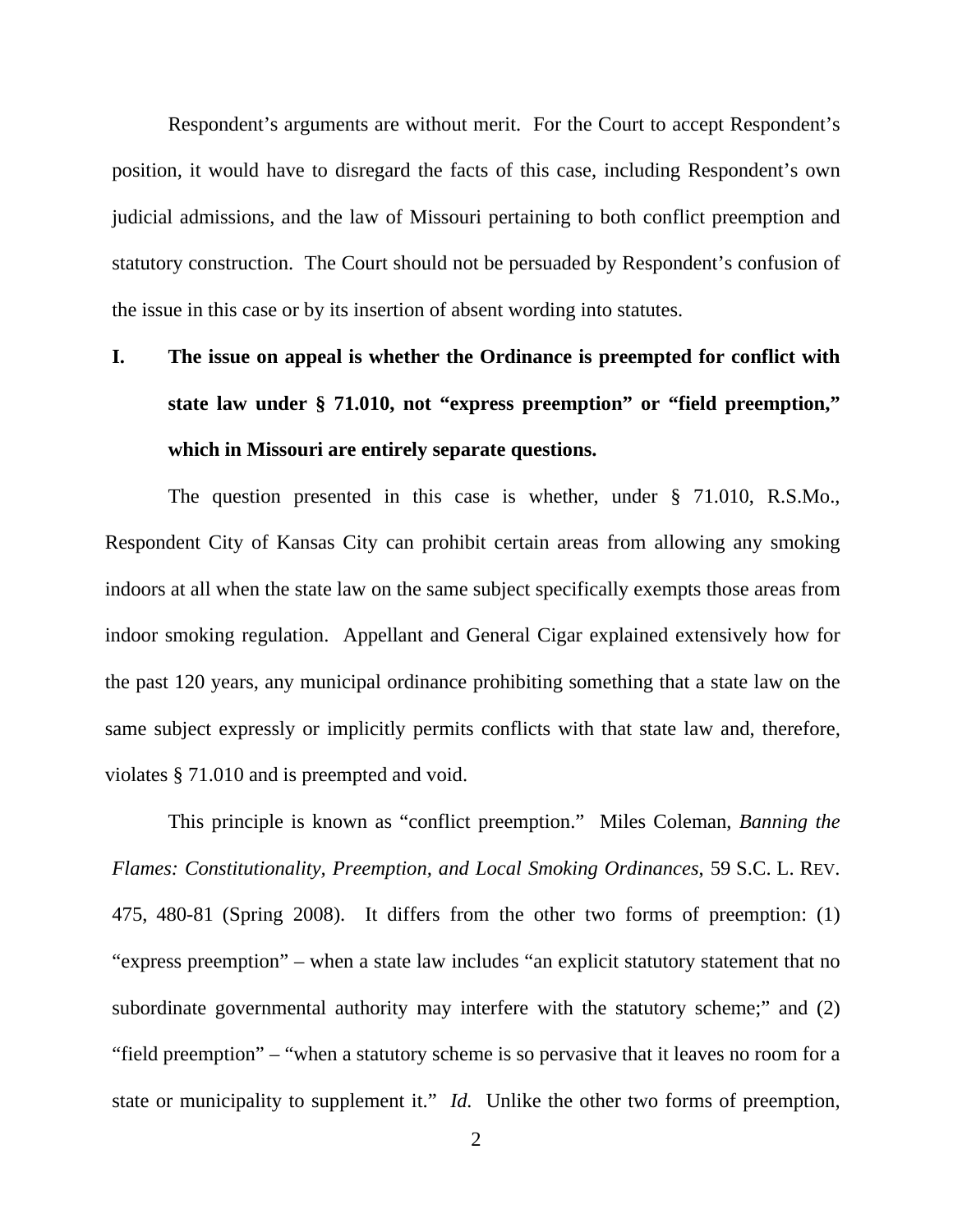conflict preemption is not based on the express text of a statute or how pervasively it regulates its field. *Id.* Instead, it stems from what happens when the effect of a state law clashes with the effect of a local law, specifically the paradox encountered "when compliance with both the state and the local law is impossible." *Id.*

In Missouri, whether an ordinance conflicts with state law is entirely a separate question from whether the state law expressly preempts local ordinances concerning its subject or is so pervasive that it preempts the entire field that it concerns. *Page W., Inc. v. Cmty. Fire Prot. Dist. of St. Louis County*, 636 S.W.2d 65, 67 (Mo. banc 1982). That is, a local ordinance might not be expressly preempted by a state statute on the same subject and the statute might not preempt its whole field, but the ordinance still might conflict with the statute. *Id.* This is because, no matter what a particular state statute may or may not say, § 71.010 applies to *all* state laws and *all* municipal ordinances. *City of St. Louis v. Stenson*, 333 S.W.2d 529, 535 (Mo. App. 1960).

*Page Western* provides a good example of how, in Missouri, conflict preemption is an independent issue from the other forms of preemption. In that case, St. Louis County had enacted a regulation prohibiting the retail sale of gasoline through self-serve pumps. 636 S.W.2d at 65. Arguing several theories of preemption, a group of gasoline retailers sought a declaratory judgment that the state law regulating retail gasoline sales preempted the County's regulation. *Id.* at 66. The Supreme Court held that although the state law regulating gasoline sales did not expressly preempt local governments from regulating that field, and although the state law was not so pervasive that it preempted the entire field of gasoline sales regulation, the County's ordinance nonetheless conflicted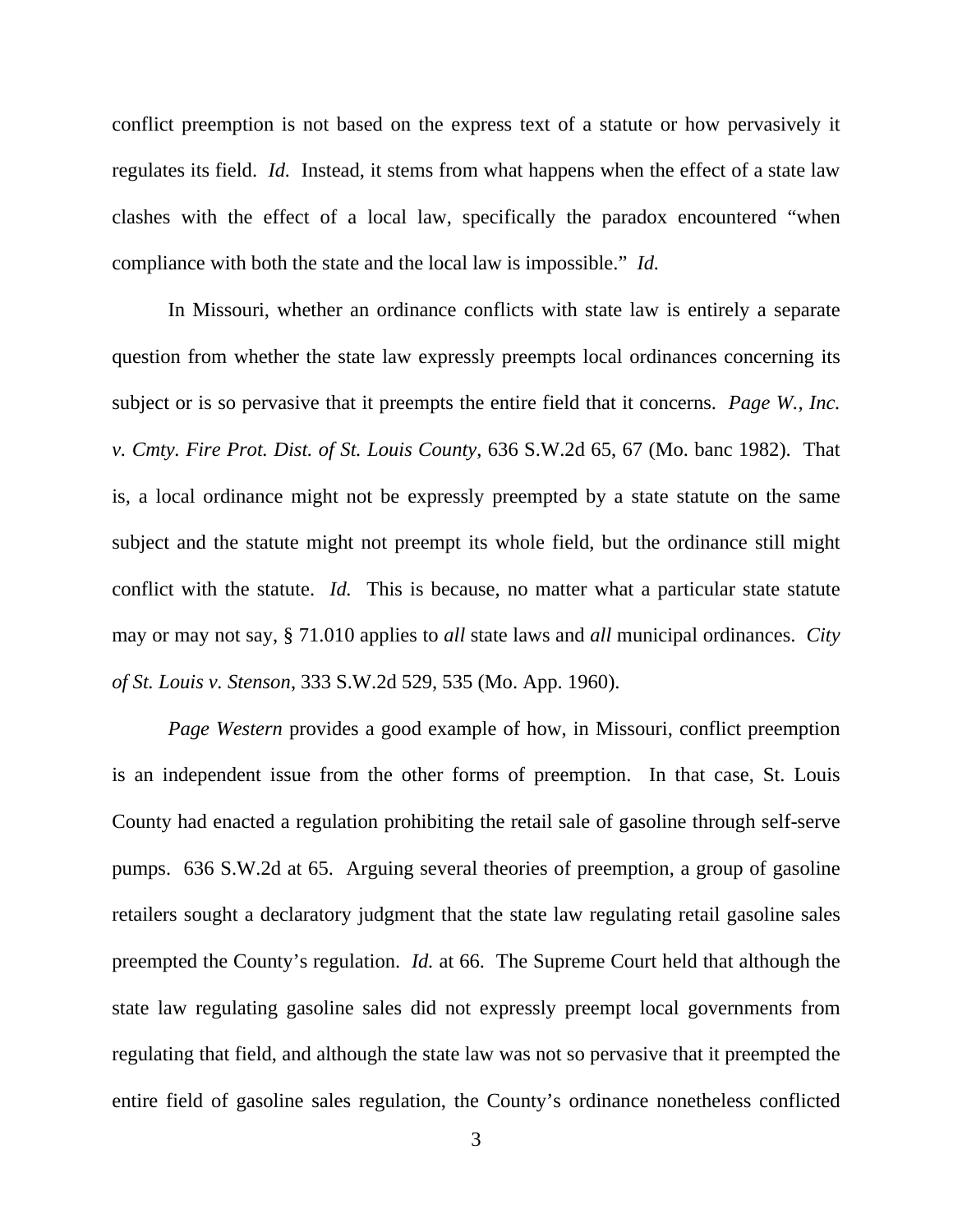with the relevant state law by prohibiting what it implicitly permitted, and was preempted and void. *Id.* at 67-68. The Court stated that each form of preemption is an independent question governed by its own test. *Id.* at 67. If an ordinance fails any one of the separate tests, it is invalid. *Id.*

Respondent makes no mention of either § 71.010 or its resultant bright-line test: "If a local law either prohibits what state law allows, or allows what state law prohibits, then a local law is in conflict with the state law and, therefore, preempted." *Borron v. Farrenkopf*, 5 S.W.3d 618, 620 (Mo. App. 1999). Instead, as Appellant and General Cigar predicted (Brief of Appellant 34; Brief of *Amicus Curiae* 14), Respondent attempts to turn this case into one of "express preemption" or "field preemption." Both Appellant and General Cigar agree that the Ordinance is not preempted under those other doctrines. (Br. of Appellant 34-35; Br. of *Amicus* 14-15).

But Respondent goes so far as to suggest that an express declaration of preemption is the *only* way a state law can preempt an ordinance (Brief of Respondent 10-11). Not only does this unsupportable argument ignore § 71.010, but it also disregards the profusion of cases Appellant and General Cigar cited wherein ordinances were invalid under § 71.010 for conflict with a state law even though the state law neither expressly preempted anything nor occupied its field of regulation. A particular statute like the ICAA need not expressly preempt municipal regulation of the subject matter or occupy the field of regulation for an ordinance to be invalid for conflict with it. Section 71.010 already provides a general, overarching state policy enjoining disharmony between ordinances and statutes that applies to every statute and every ordinance.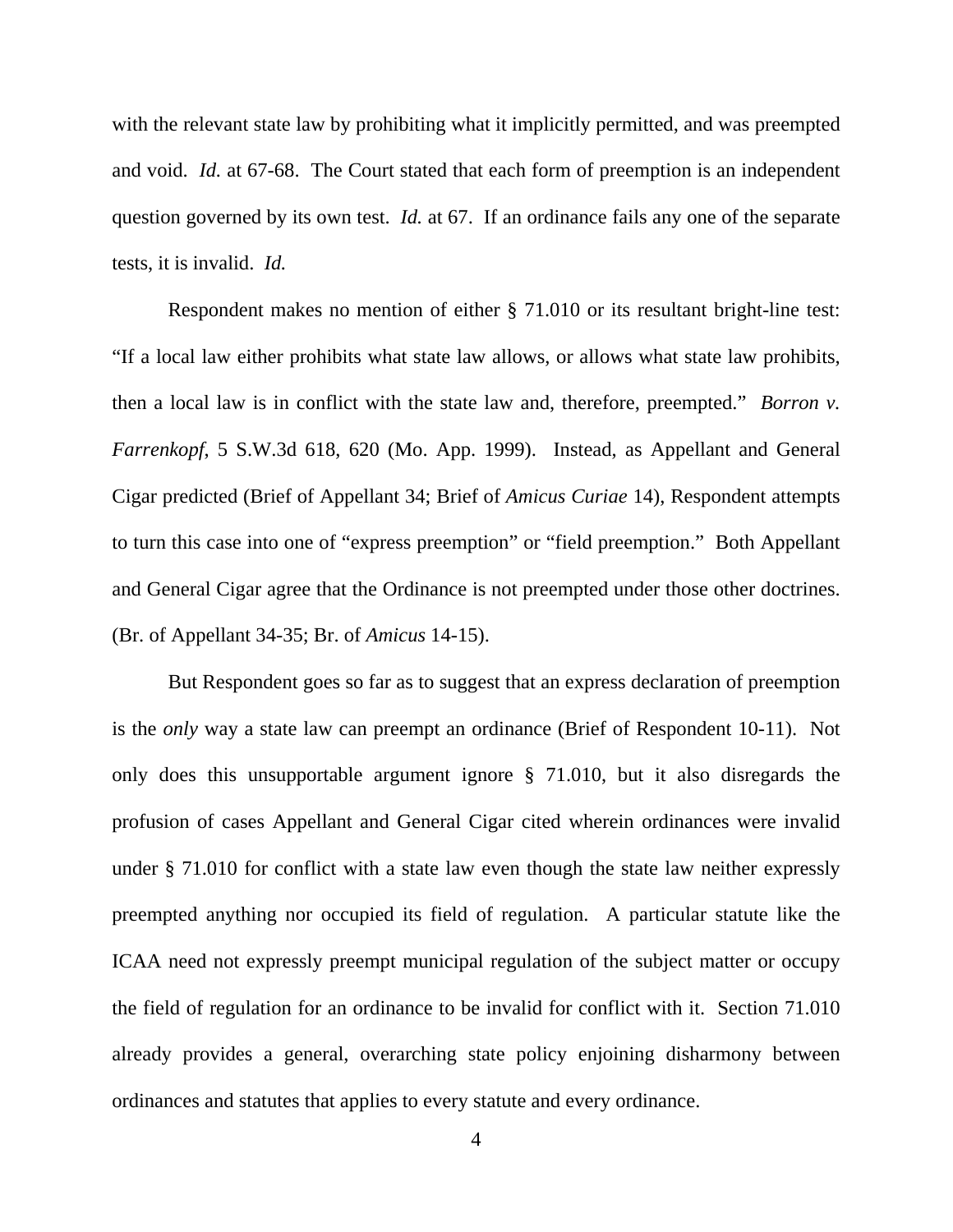The Court should not be swayed by Respondent's disingenuous confusion of the issue on appeal. This case is about conflict preemption. The question before the Court is whether the Ordinance declaring JC's Sports Bar to be a "public place" and prohibiting Appellant from allowing any smoking inside JC's Sports Bar is invalid under § 71.010 because it conflicts with § 191.769's declaration that JC's Sports Bar is "not considered a public place" and thus is free from smoking regulation.

**II. Because § 191.769 expressly excludes JC's Sports Bar from the ICAA's definition of "public place" where smoking is regulated, the Ordinance reinjecting it into the sphere of regulation by redefining it as a "public place" impermissibly conflicts with state law.** 

Respondent argues that in § 191.769, "the state has not authorized smoking in bars, but has simply excluded bars … from the definition of a public place." (Br. of Respondent 12). Apparently, Respondent believes that, rather than permitting applicable bars and billiard parlors to maintain no nonsmoking areas indoors, § 191.769(5) "just puts those bars outside the scope of the statute and leaves smoking in them unregulated" (Br. of Respondent 8).

Only if the General Assembly had left any mention of "bars … and billiard parlors, which conspicuously post signs stating that 'Nonsmoking Areas are Unavailable,'" that "are not considered a public place" out of the ICAA might Respondent be correct that the State does not regulate smoking in such places. But that is not the case. Section 191.769 affirmatively provides Missouri's policy on the subject of allowing smoking inside bars and billiard parlors: by their proprietors posting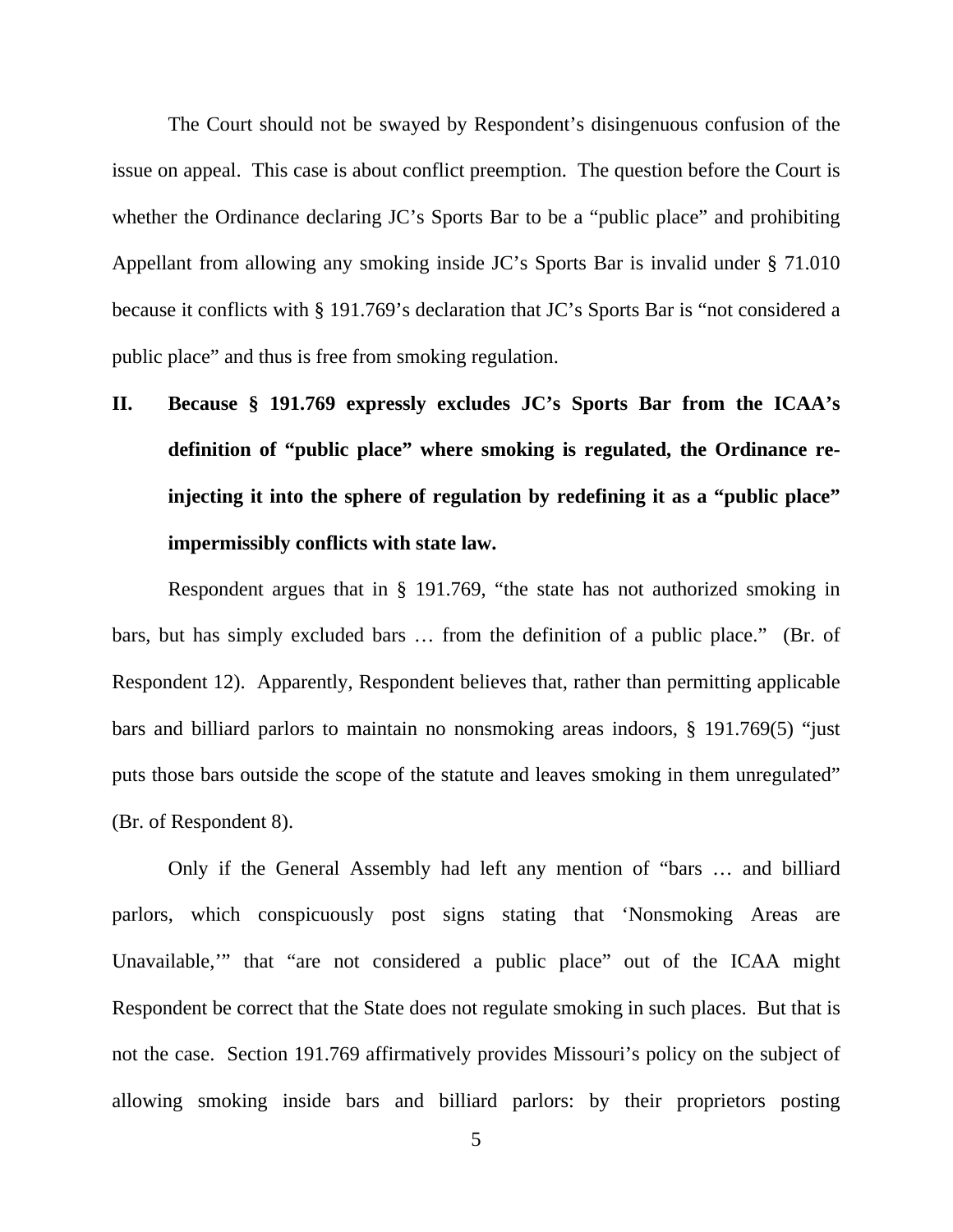conspicuous signs stating "Nonsmoking Areas are Unavailable," the establishments are exempt from the definition of "public places" subject to smoking regulation. If the proprietor chooses to post the required sign, she is permitted to allow smoking indoors freely, just like the "private residences" included in the same class.

When a specific thing is expressly exempted from a state law's regulated class, a municipal ordinance attempting to reinsert the thing back into the class and subject it to the same or greater regulation from which the State excludes it is inconsistent with the state law, in violation of § 71.010. While a city may have the power to "take 'A' and subject it to stricter regulations, … it cannot change 'A' into 'B,' particularly when the state has specifically defined 'A' to exclude 'B.'" (Br. of *Amicus* 14).

In *City of St. Louis v. Meyer*, a farmer was convicted and fined for peddling without a license in violation of a St. Louis ordinance because he had sold his agricultural products on the city's streets without first obtaining a peddler's license from the city. 84 S.W. 914, 914 (Mo. 1904). The ordinance defined a "peddler" as "Every person who shall deal in the selling of patent, or other medicines, goods, wares and merchandise, except books, charts, maps, and stationery." *Id.* at 916. Conversely, the State defined a "peddler" as "Whoever shall deal in the selling of patent rights, patent or other medicines, lightning rods, goods, wares and other merchandise, *excepting* pianos, organs, sewing machines, books, charts, maps, stationery, *agricultural and horticultural products, including milk, butter, eggs and cheese*, by going about from place to place to sell same …" *Id.* at 917 (emphasis added).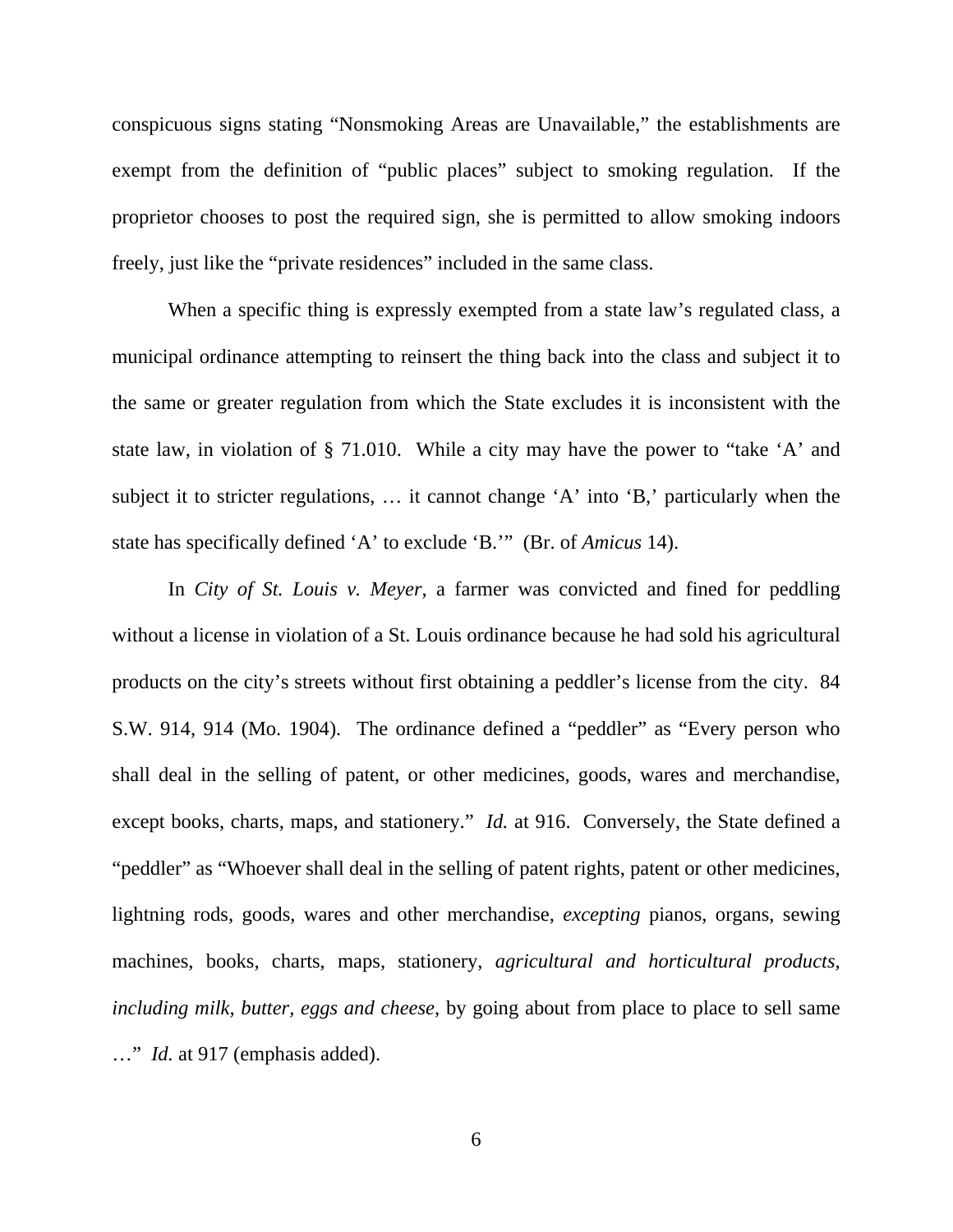On appeal, the farmer argued that St. Louis's "peddler" ordinance conflicted with the state law on the same subject. *Id.* at 916. Like Respondent, St. Louis countered that the terms of the state statute defining "peddler" "should be limited to a manifestation of [the State's] policy as to subjects … for state purposes only," that the state statute did not expressly preempt cities from redefining "who are or who are not peddlers," and that it was free to define "peddler" differently than the State because "no prohibitory terms are used in the statute against municipalities exacting a peddler's license from the class of persons embraced within the exception to the statute." *Id.* at 917.

The Supreme Court rejected St. Louis's arguments. *Id.* The Court held that if "the state, by a general enactment of the Legislature, [has] manifested a policy upon the character of business in which [the farmer] was engaged," then under § 6258, R.S.Mo. (1899) (today § 71.010), "the city of St. Louis is restricted to the exercise of only such jurisdiction as is consistent with and in harmony with the policy of the state so manifested." *Id.*

The state statute defining "peddler" as excluding persons like the farmer was a general law treating of the subject of peddlers and the method of licensing them to transact their business. This general law is applicable to every citizen of the state, and its force and vitality cannot be limited by municipal authority. The municipal corporation is powerless, by definition or otherwise, to embrace in an ordinance a class of persons as peddlers, and subject them to penalties for the violation of this ordinance, who by a

7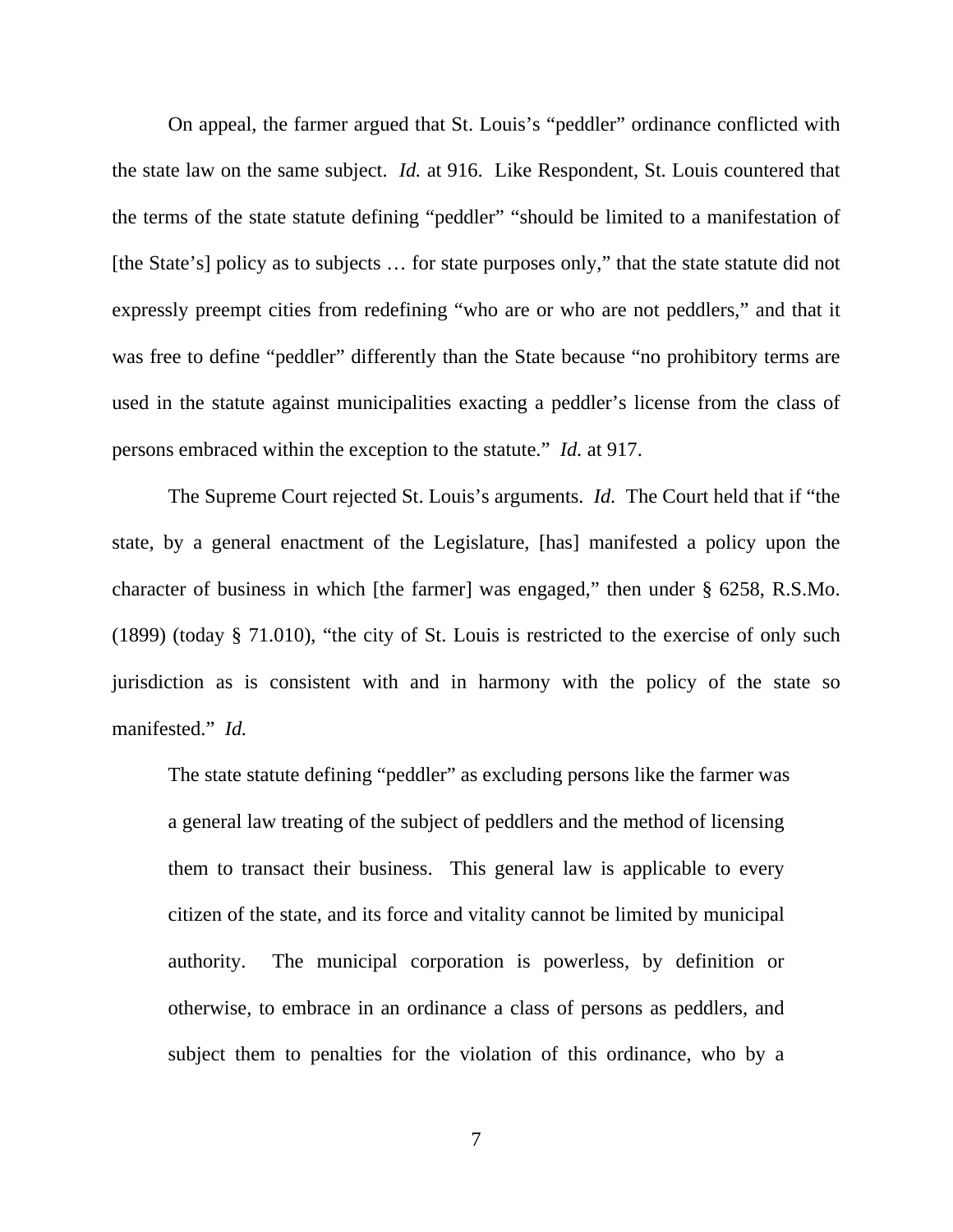general law of the state are within the exception of the terms of the statute defining the class who are in fact peddlers.

*Id.*; *see also City of Moberly v. Hoover*, 67 S.W. 721, 721-22 (Mo. App. 1902) (same).

*Meyer* is directly on point. The ICAA is a general law on the subject of indoor smoking. In § 191.769(5), the State has manifested a policy upon the character of business of which JC's Sports Bar is engaged. This policy is applicable throughout Missouri, and its force and vitality cannot be limited by municipal authority. As such, under § 71.010, Respondent is restricted to the exercise of only such jurisdiction as is consistent with and in harmony with the policy of the State so manifested. Respondent is powerless, by definition or otherwise, to embrace in the Ordinance a class of places as "public places" for smoking regulation and subject them to penalties for violating the Ordinance, which by § 191.769(5) are within the exception of the terms of the ICAA defining the class that are in fact "public places." Because the Ordinance attempts to make a "public place" of a bar or billiard parlor posting conspicuous signs stating "Nonsmoking Areas are Unavailable," it is out of harmony with the provisions of the state law on the same subject, in violation of § 71.010.

In *City of Lake Lotawana v. Meagher*, a defendant was convicted of violating a city's water traffic ordinance while on a lake owned by a private corporation. 581 S.W.2d 105, 106 (Mo. App. 1979). The ordinance prohibited certain acts during the use of the private lake. *Id.* A state statute, however, "specifically excepted" "bodies of water owned by 'a person, corporation, association, partnership, municipality or other political subdivision" from the definition of "waters of this state" subject to water traffic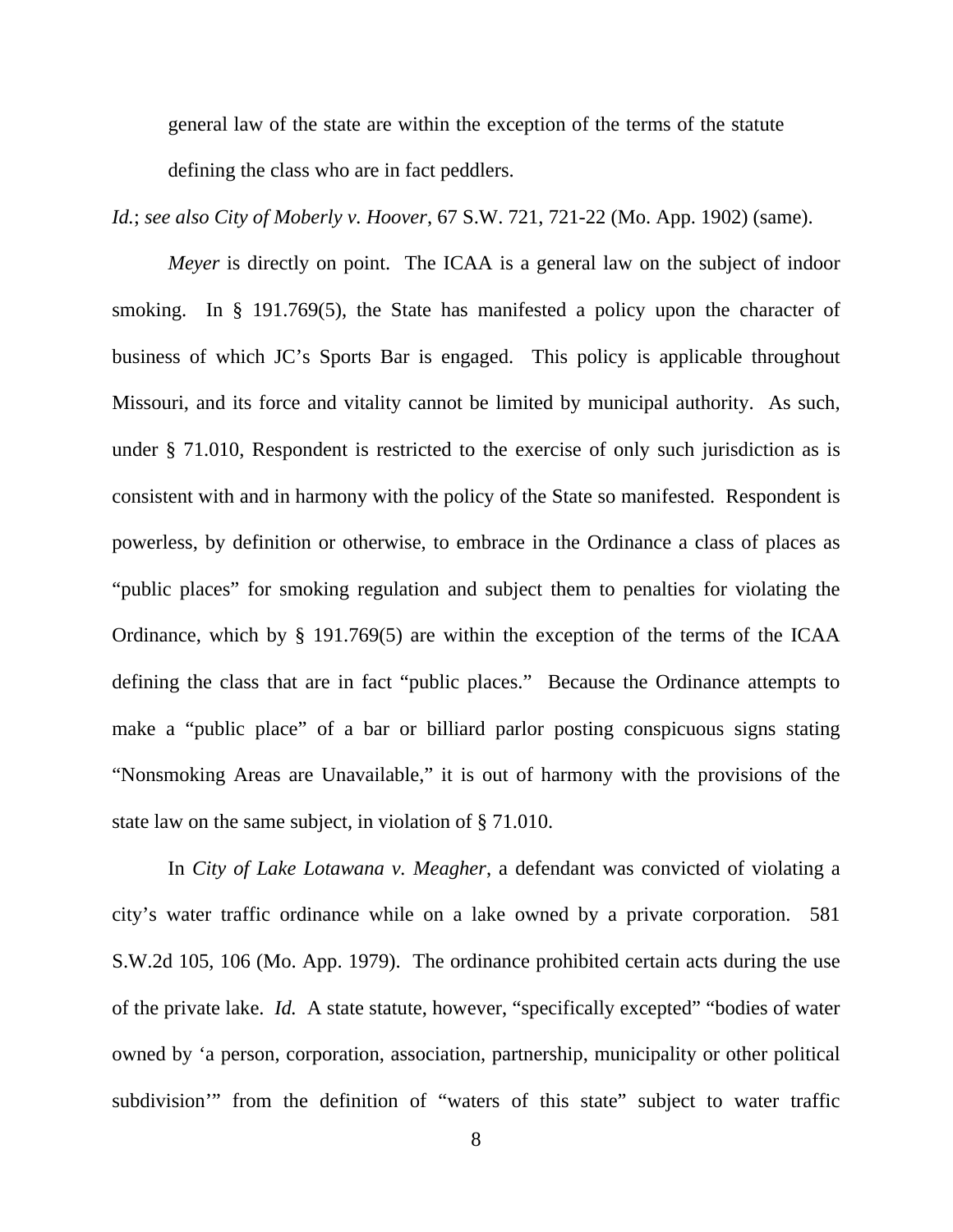regulation. *Id.* This Court held that because "the only legislative enactment on the subject … expressly excepts privately owned lakes from such regulation," it therefore was "obvious" that the ordinance conflicted with the statute, and the ordinance was invalid. *Id.*

The necessary result of this case is equally obvious. The Ordinance declares that JC's Sports Bar is a "public place" and thereby both prohibits a person in control of JC's Sports Bar from allowing smoking and requires that the entire establishment be a nonsmoking area. In § 191.769, the ICAA, the only state enactment regulating smoking indoors, expressly excepts places like JC's Sports Bar from such regulation by declaring that they "are not considered a public place." The Ordinance therefore conflicts with § 191.769 and must be held invalid.

Appellant and General Cigar also illustrated this principle by discussing *City of St. Louis v. Klausmeier*, [1](#page-12-0)12 S.W. 516 (Mo. banc 1908), and *Stenson*, 333 S.W.2d at 529.<sup>1</sup>

 $\overline{a}$ 

<span id="page-12-0"></span><sup>&</sup>lt;sup>1</sup> Respondent asserts that Appellant also "relies on ... *Crackerneck Country Club, Inc. v. City of Independence*," 522 S.W.2d 50 (Mo. App. 1974), as part of this illustration. Appellant did *not* mention that case in her opening brief. Respondent is correct that, in *Crackerneck*, Independence invalidly prohibited what a state licensing statute permitted, and the ICAA is not on its face a licensing statute. Conflict preemption under § 71.010, however, is not merely about a city prohibiting something the state has "licensed," but rather is invoked when a locality prohibits something in any way permitted by the "expressed or implied provisions" of a state statute. *Page W.*, 636 S.W.2d at 67.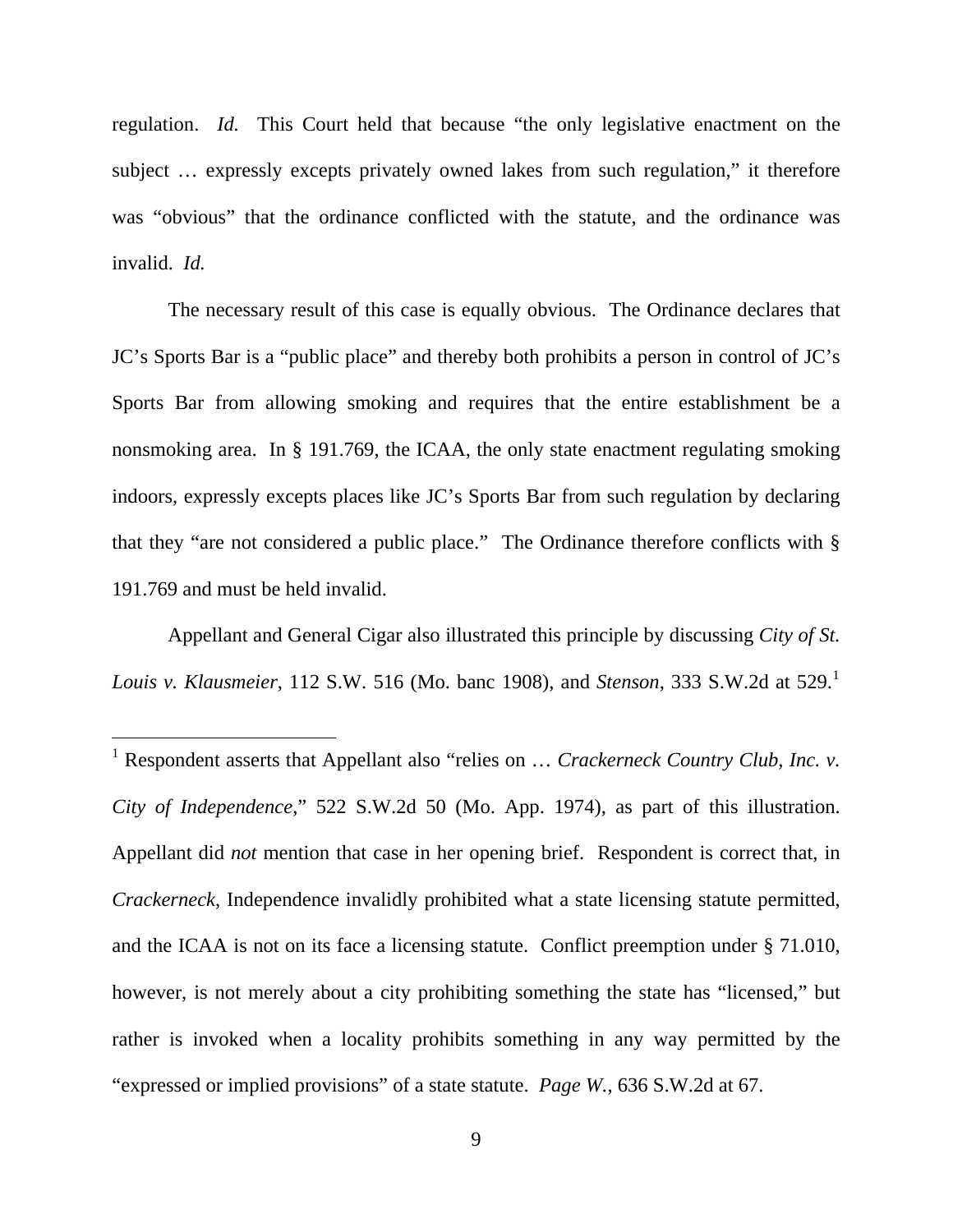(Br. of Appellant 17-19; Br. of *Amicus* 18-19). Respondent attempts to distinguish those cases as involving a "state law or regulation that specifically licensed or authorized conduct which the municipality sought to prohibit." (Br. of Respondent 12).

But by admitting that the state statutes in those cases effected an authorization, Respondent negates its own argument about § 191.769. In the same manner in which Respondent admits that "state law authorized the sale of dairy products within the state which met a minimum allowable content of milk solids" in *Klausmeier* and "authorized the operation of tractor trailer trucks less than 45 feet in length on public highways" in *Stenson*, § 191.769 authorizes bars and billiard parlors like JC's Sports Bar to maintain no indoor nonsmoking areas. The law in *Klausmeier* permitted the sale of all skimmed milk containing at least 9.25% milkfat by exempting it from the sphere of dairy regulation. The law in *Stenson* permitted the operation of trucks 45 feet or less in length by exempting them from the sphere of vehicle length regulation. Section 191.769 permits the free allowance of smoking indoors in applicable bars and billiard parlors by exempting them from the sphere of indoor smoking regulation.

Respondent additionally suggests that the Ordinance "simply enlarges upon the provisions of the [ICAA]…" (Br. of Respondent 11). Appellant and General Cigar already showed how Respondent's absolute prohibition of allowing smoking anywhere inside JC's Sports Bar and tobacco stores is not a "supplement or enlargement" on § 191.769. (Br. of Appellant 42-43; Br. of *Amicus* 14-15). Appellant believes that Respondent possibly has the authority to enact an ordinance placing additional regulations on places like JC's Sports Bar for them to allow smoking freely, such as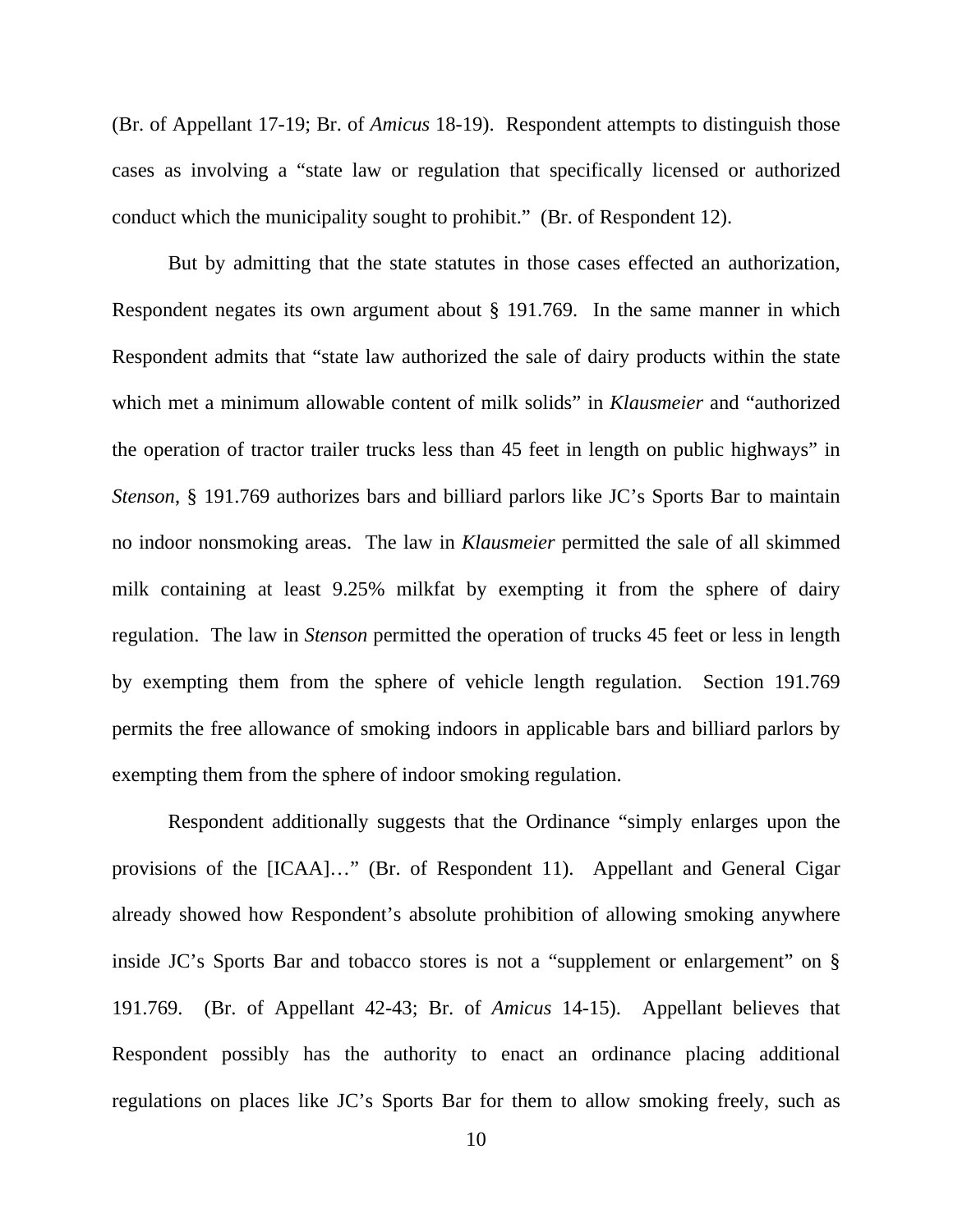requiring them obtain a special local license or requiring that they post additional signage (Br. of Appellant 42).

But the "power to license and regulate does not include the power to prohibit." *City of Meadville v. Caselman*, 227 S.W.2d 77, 80 (Mo. App. 1950). The Ordinance defines JC's Sports Bar as a "public place" so as to *prohibit* Appellant and her employer from allowing *any* smoking therein *at all* (Br. of Respondent 16). The State provides that JC's Sports Bar is "not considered a public place", such that its owner is permitted to maintain no nonsmoking areas indoors. Respondent's Ordinance "attempt[ing] to prohibit precisely what state regulation permits" thus "involves more" than a supplement or enlargement on state law. *Page W.*, 636 S.W.2d at 68. Instead, it is void and unenforceable for conflict with the state law on the same subject. *Id.*

It bears note that Respondent's assertion that § "191.769 is a prohibitory, rather than a permissive statute" (Br. of Respondent 13) is exactly contrary to the position it took before the trial court. Respondent and Appellant entered into a stipulation as to all the material facts of the case, in which they agreed that the owner of JC's Sports Bar maintained "no non-smoking areas at all in JC's Sports Bar, because Missouri's statewide Clean Indoor Air Act, §§191.765 through 191.777, R.S.Mo., *permits* her not to." (Legal File 99,  $\parallel$  5) (emphasis added). Subsequently, Respondent reconfirmed that § 191.769 permits Appellant to allow smoking freely inside JC's Sports Bar: "The Defendant is correct that *the ICAA allows the defendant to permit smoking in her bar*, but smoking is *'permitted'* only because bars … are not covered by the provisions of the ICAA." (Supplemental Legal File 2-3) (emphasis added).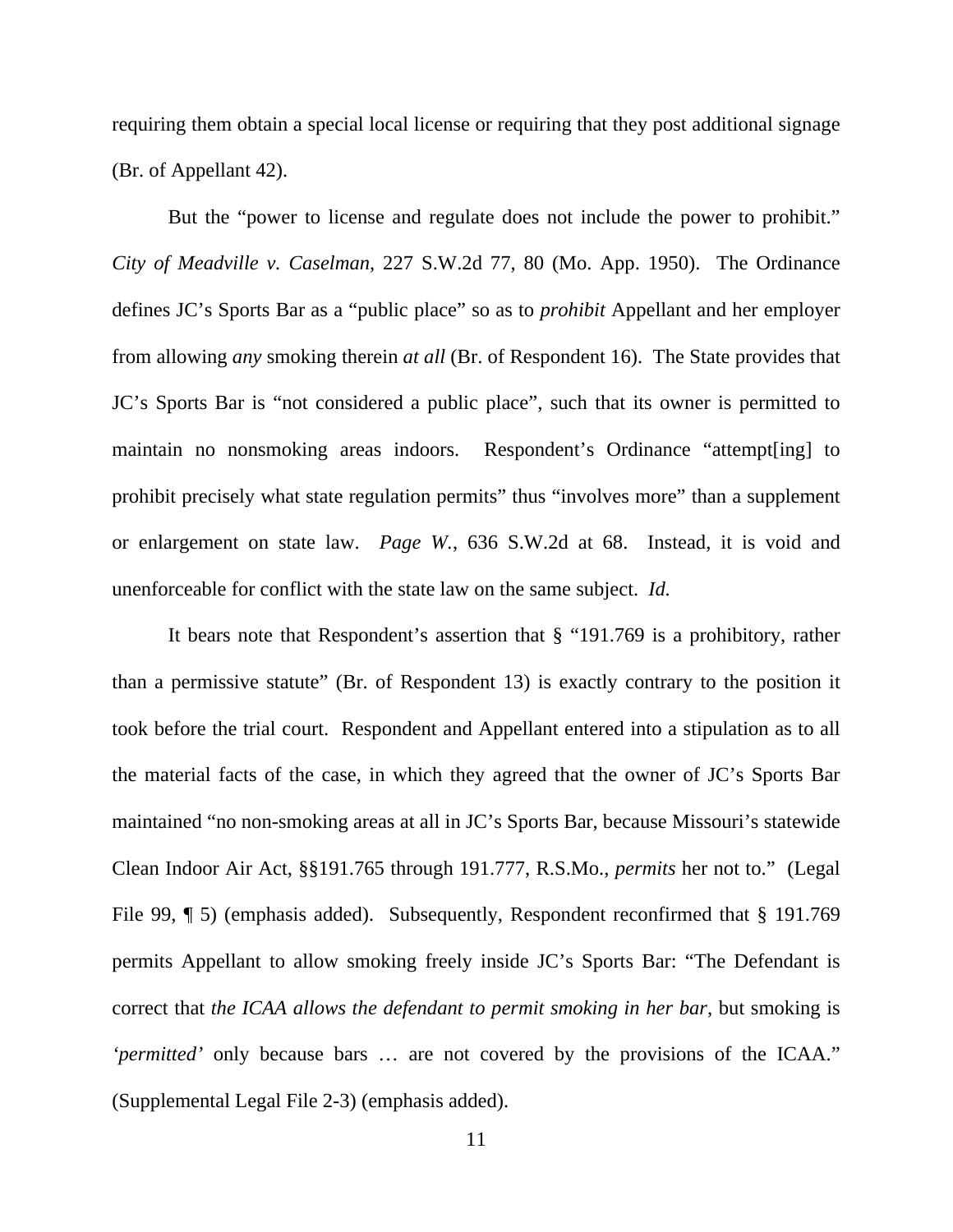Now, however, Respondent hypocritically asserts the opposite. In Missouri, "When parties agree as to certain facts and enter into a stipulation, they cannot be heard to say on appeal that the facts were other than those stipulated. Such a stipulation is a judicial admission constituting an abandonment of any contention to the contrary." *Sears, Roebuck & Co. v. Hupert*, 352 S.W.2d 382, 385 (Mo. App. 1961). This principle applies equally to admissions of how the material facts apply to the relevant law as they do to bare statements of fact. *Royston v. Watts*, 842 S.W.2d 876, 877 (Mo. App. 1992). As such, beyond being wholly unsupportable under the law of Missouri, the Court should disregard Respondent's heretofore abandoned contentions raised for the first time on appeal that are contrary to its judicial admissions before the trial court.

Respondent's references to tobacco smoke as "pollution" and "contamination" (Br. of Respondent 5, 15) demonstrate that it does not like smoking in places like JC's Sports Bar and would prefer to keep all such places in its jurisdiction from allowing any smoking indoors whatsoever. Because Respondent does not like the idea of smoking being allowed inside such places, it seeks to replace the State's standards, as outlined in the ICAA, with its own standards. But,

however laudable may be such efforts of the [City], the stark reality of the situation is that there is a general law on the subject of [smoking indoors]. And the general law specifically and expressly approves and authorizes [applicable bars and billiard parlors] throughout the state [to allow smoking indoors freely]. In effect, [Respondent] by its ordinance has attempted to prohibit precisely what the legislature has explicitly said may be done.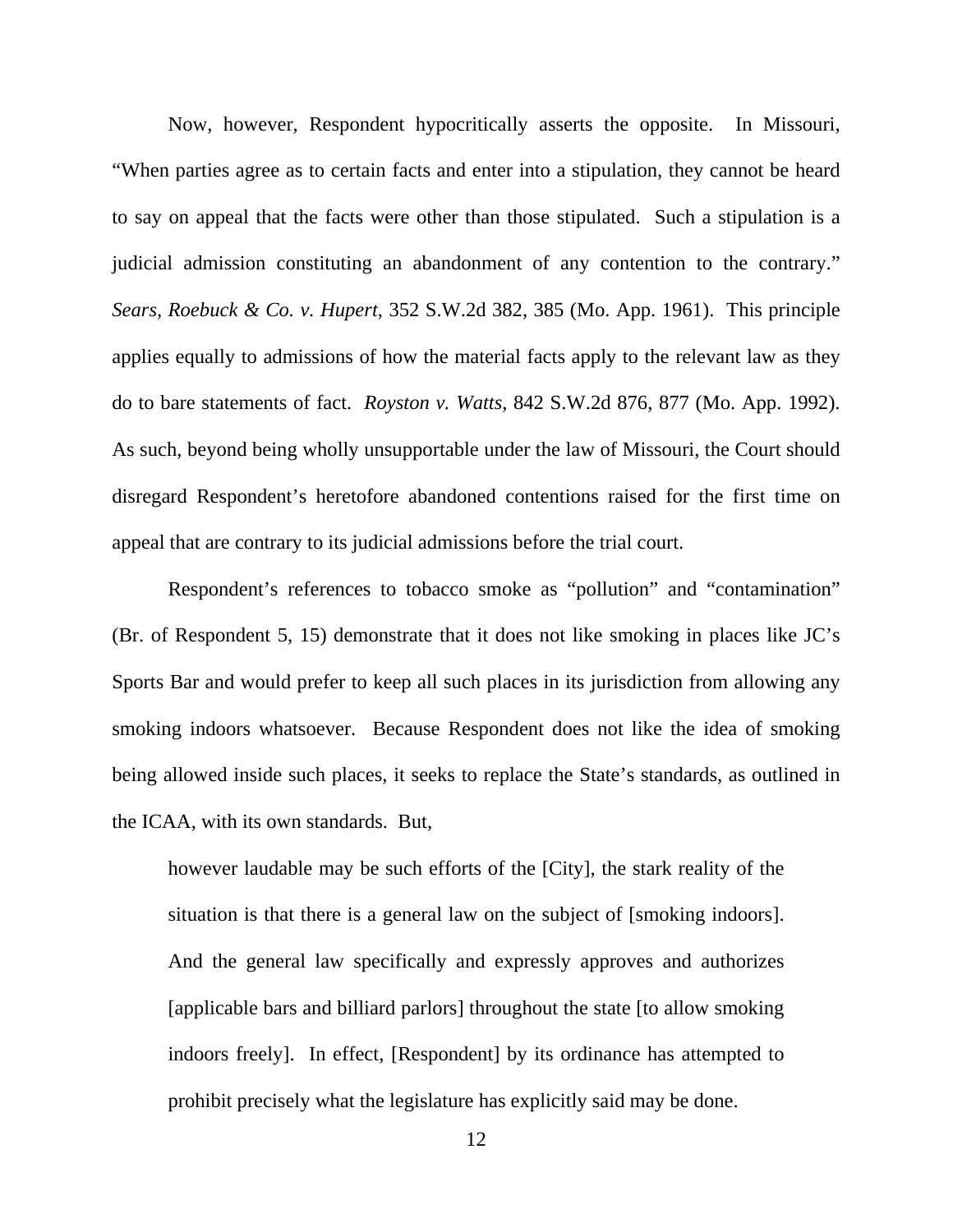*State ex rel. Burnau v. Valley Park Fire Prot. Dist. of St. Louis County*, 477 S.W.2d 734, 736 (Mo. App. 1972).

Section 71.010 enjoins Respondent from doing this. Its Ordinance declaring JC's Sports Bar and places like it to be "public places" and prohibiting them from allowing any smoking indoors directly conflicts with § 191.769, in which the State of Missouri expressly declares that those places "are not considered a public place" and are free from indoor smoking regulation.

# **III. Sections 191.767.2 and 191.777 cannot be read to grant cities the power to reinsert the places in § 191.769 back into the sphere of smoking regulation.**

Respondent's only other argument is to suggest that the ICAA's §§ 191.767.2 and 191.777 function as anti-preemption clauses giving it the power to prohibit "smoking in areas where the [ICAA] allowed it." (Br. of Respondent 8). Not only is this out of step with both Respondent's new contention that the ICAA is purely prohibitory and does not allow anything, but also the plain language of those clauses cannot possibly be construed to provide this.

### **a. § 191.767.2.**

Appellant and General Cigar both discussed § 191.767.2 extensively (Br. of Appellant 31-34; Br. of *Amicus* 22). This clause provides that "A smoking area may be designated by persons having custody or control of public places, except in places in which smoking is prohibited by the fire marshal or by other law, ordinance, or regulation." *Id.*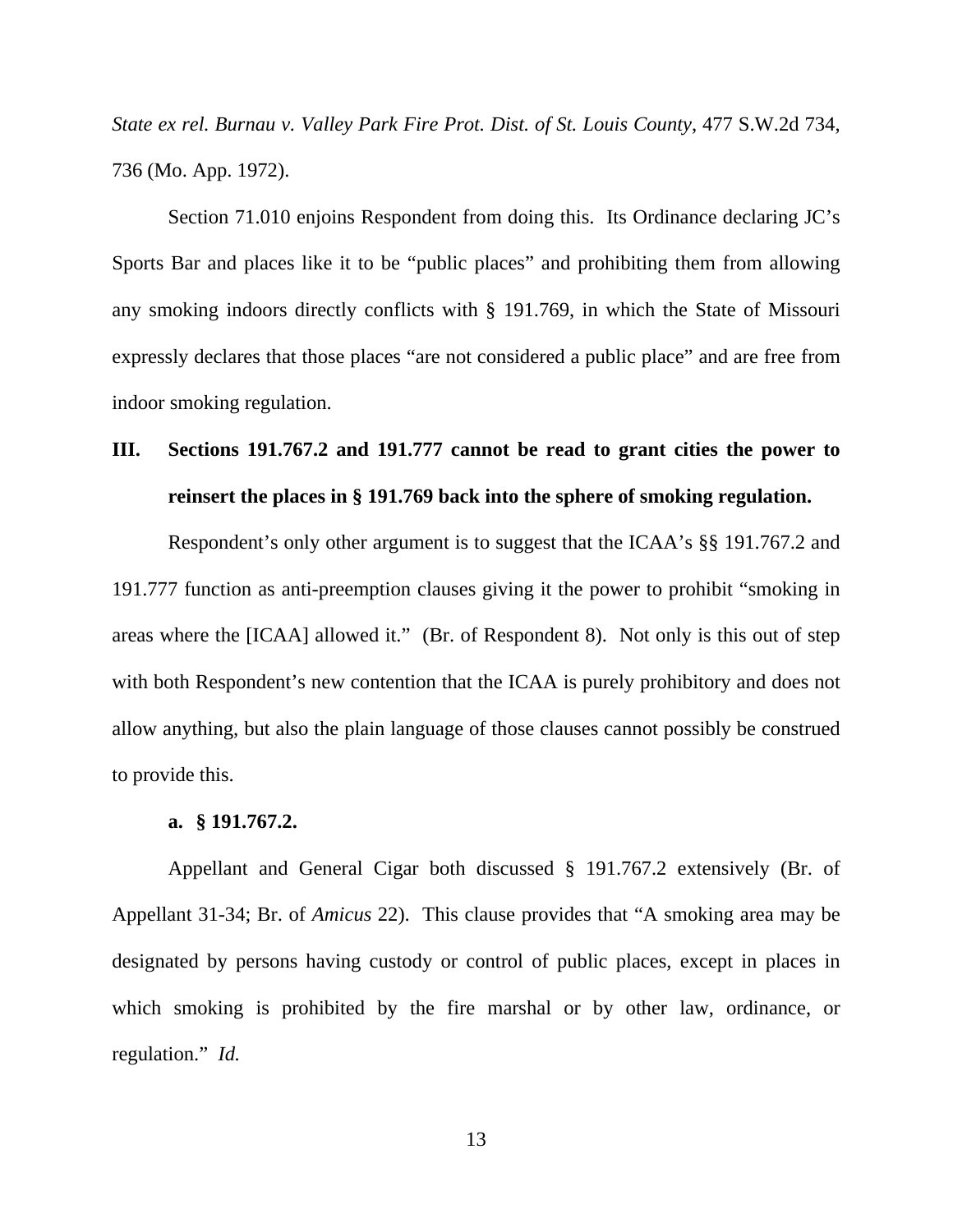As Respondent correctly notes, the law of Missouri is that "'every word, clause, sentence, and provision of a statute' must have effect." *Civil Serv. Comm'n of the City of St. Louis v. Bd. of Aldermen of the City of St. Louis*, 92 S.W.3d 785, 788 (Mo. banc 2003) (quoting *Hyde Park Housing P'ship v. Dir. of Revenue*, 850 S.W.2d 82, 84 (Mo. banc 1993)). But then Respondent entirely abandons this basic rule. Respondent argues that § 191.767.2 means "smoking may be permitted by bar owners 'except in places in which smoking is prohibited by the fire marshal or by other law, ordinance, or regulation." (Br. of Respondent 12).

The plain, unambiguous text of that clause does not say "smoking may be permitted by bar owners." Instead, it begins, "A smoking area may be designated by persons having custody or control of *public places* …" (Emphasis added). "[I]t will be presumed that the legislature did not insert idle verbiage or superfluous language in a statute." *Civil Serv. Comm'n*, 92 S.W.3d at 788 (quoting *Hyde Park*, 850 S.W.2d at 84). Respondent seeks to write the phrase "public places" out of § 191.767.2. Under § 191.769, like private residences, bars and billiard parlors like JC's Sports Bar – and tobacco stores like General Cigar's distributees – "are not considered a public place." The express subject of § 191.767.2 is the designation of smoking areas in "public places." The ICAA's language that the owner of a public place may designate a smoking area on its face cannot apply to places listed in §191.769.

Respondent further suggests that Appellant and General Cigar's arguments render § 191.767.2 "utterly meaningless." (Br. of Respondent 7, 14). But Appellant and General Cigar both cogently explained what the plain language of that clause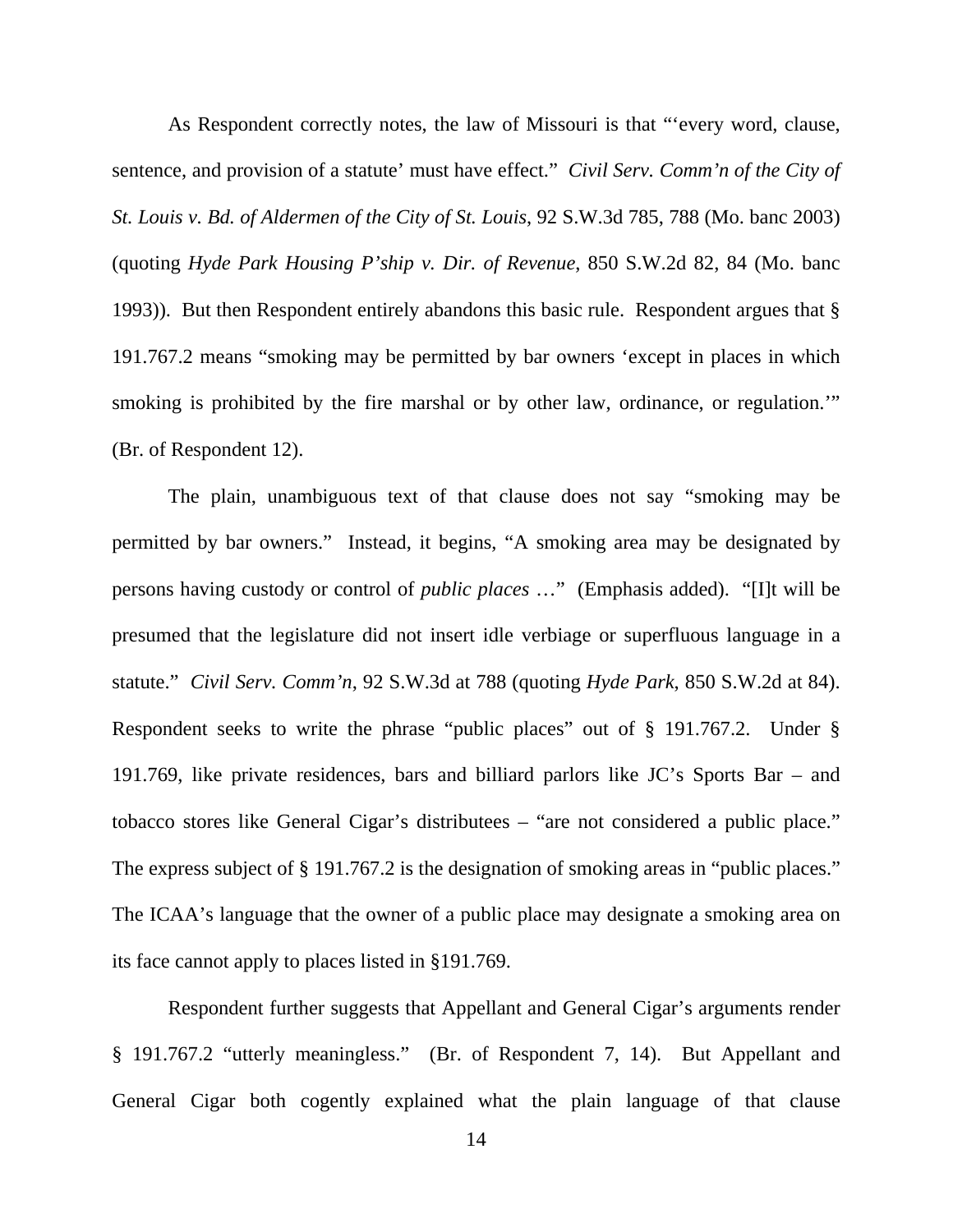unmistakably means: "a smoking area may be designated in public places, unless other law or ordinance prohibits it." (Br. of *Amicus* 22). It "adds a qualifier that, in public places – those areas that the ICAA requires to maintain at least 70% of their enclosed area as nonsmoking in the first place – smoking might be prohibited by a municipal ordinance …" (Br. of Appellant 32).

Section 191.767.2, contemplating ordinances prohibiting smoking in public places, cannot reasonably be read as an express grant of power to cities to ignore § 71.010 and prohibit persons in control of places explicitly "not considered a public place" from allowing any smoking anywhere indoors at all. Respondent's argument otherwise ignores and circumvents the plain language of § 191.767.2.

### **b. § 191.777**

 $\overline{a}$ 

Equally unreasonable is Respondent's contention that § 191.777, the ICAA's second anti-preemption clause<sup>[2](#page-18-0)</sup> granting localities the power to enact more stringent

<span id="page-18-0"></span><sup>&</sup>lt;sup>2</sup> Respondent fails to mention the anti-preemption clause in S.B. 509, 86th Gen. Assem., Reg. Sess. (Mo. 1992), the original instrument enacting the portions of the ICAA at issue in this case. Section 14 of S.B. 509 provided, "Nothing in sections 7 to 14 of this act shall prohibit local political subdivisions from enacting more stringent ordinances or rules." The indoor smoking regulations were sections 1 through 5 of S.B. 509. In her opening brief, Appellant explained the preclusive effect of S.B. 509 limiting its antipreemption clause to other portions besides its indoor smoking regulations. (Br. of Appellant 28-30).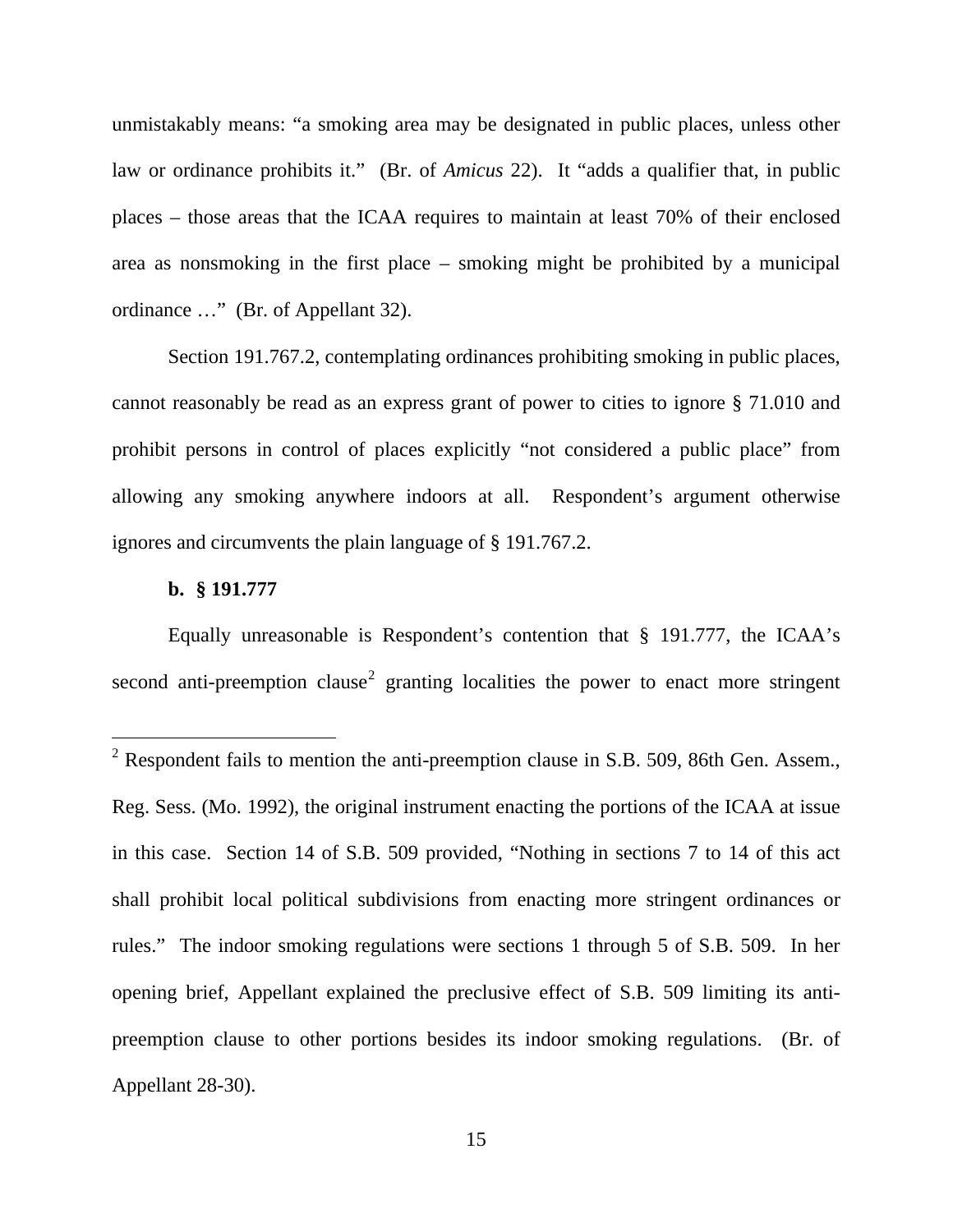ordinances on smoking in schools and child daycare facilities, also gives it the power to enact an absolute prohibition on allowing smoking in bars and billiard parlors like JC's Sports Bar. That section states, "Nothing in Sections 191.775 and 191.776 shall prohibit local political subdivisions or local boards of education from enacting more stringent ordinances or rules."

Like the term "public places" in  $\S$  191.767.2, the reference in  $\S$  191.777 to "Sections 191.775 and 191.776", which concern smoking in schools and child day care facilities, is not idle verbiage or superfluous language. Respondent would read this statute as not mentioning those sections, but instead as stating, "Nothing *in the Indoor Clean Air Act* shall prohibit local political subdivisions or local boards of education from enacting more stringent ordinances or rules." Section 191.777 plainly does not say this. The General Assembly limited the grant of municipal power in § 191.777 to regulations on smoking in schools and child daycare facilities.

Section 191.777 cannot be construed either to cover §§ 191.765 through 191.773, or to validate the Ordinance with respect to its absolute prohibition on allowing smoking in JC's Sports Bar, which is neither a school nor a child daycare facility.

### **IV. City of Kansas City Ordinance No. 080910**

Respondent argues that General Cigar's related argument as to tobacco stores "is moot in that on September 25, 2008 by Ordinance Number 080910 the ordinance was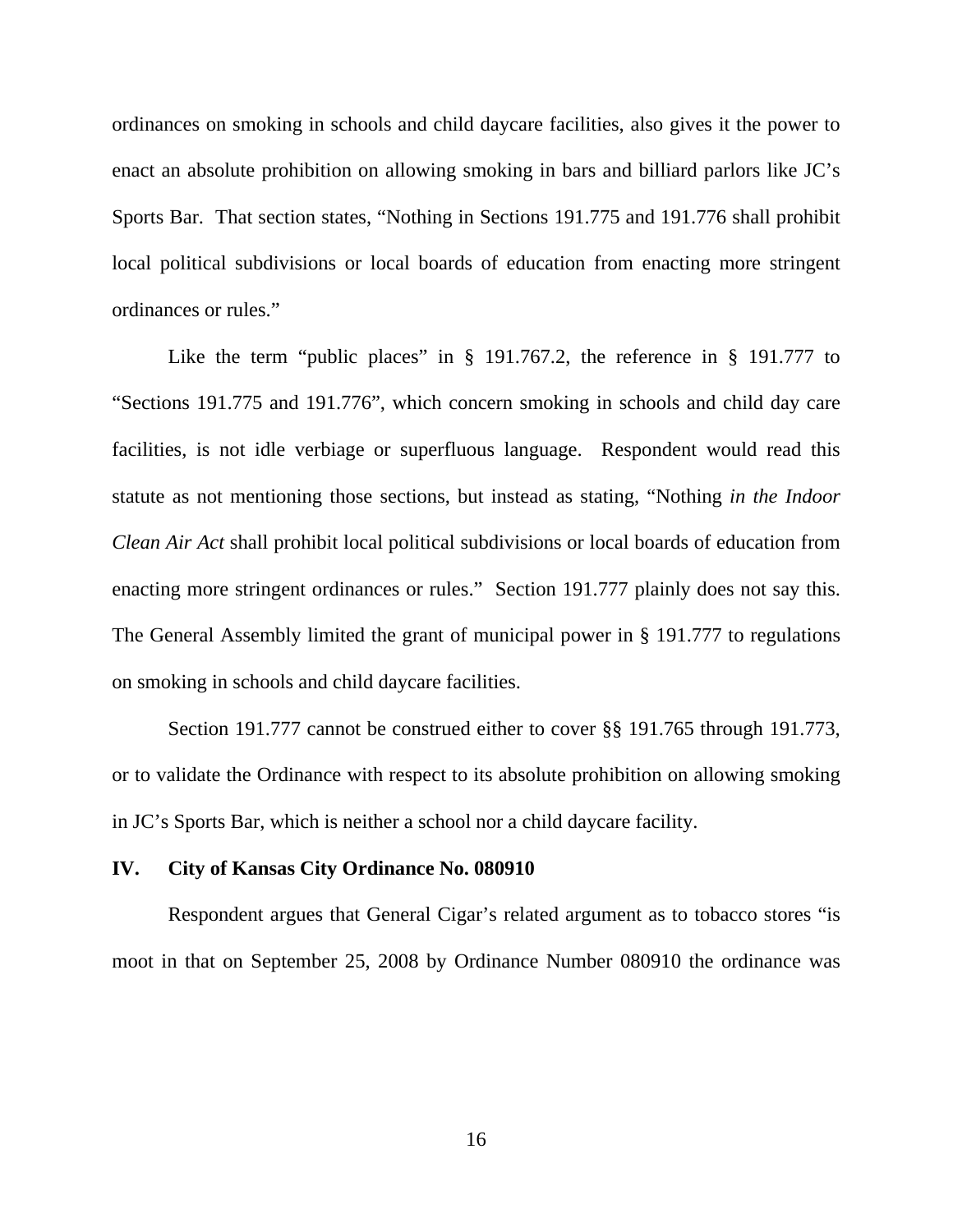amended to exempt tobacco stores..." (Br of Respondent 15). In its Statement of Facts,<sup>[3](#page-20-0)</sup> Respondent states, "The ordinance prohibiting smoking in public places was amended on September 25, 2008 by Ordinance Number 080910 (amending §34-475(d)) to permit smoking in tobacco stores so long as steps are taken to prevent the pollution of air within buildings shared by other tenants …" (Br. of Respondent 5).

In Missouri, "A court may not take judicial notice of the existence or contents of city or county ordinances." *Consumer Contact Co. v. State*, 592 S.W.2d 782, 785 (Mo. banc 1980). This rule applies equally to ordinances proffered by a respondent as it does to those by an appellant. *Id.* at 786. It also applies equally to appellate courts as it does to trial courts. *City of Univ. City v. MAJ Invest. Corp.*, 884 S.W.2d 306, 307 (Mo. App. 1994). On appeal, "mere reference to the chapter and section of [a] city's code [are] inadequate; the record must contain the ordinances themselves." *Id.* Moreover, "A party's brief shall contain or be accompanied by an appendix containing the following materials, unless the material has been included in a previously filed appendix: … (2)

 $\overline{a}$ 

<span id="page-20-0"></span><sup>&</sup>lt;sup>3</sup> Nowhere in its Brief, either in its Statement of Facts or in its Argument, does Respondent include any page references to the Legal File at all, even when quoting from trial court orders in the Record (Br. of Respondent 10-11) or discussing the language of its ordinances. (Br. of Respondent 5, 15). This blatantly violates Rule 30.06(e): "All statements of fact and argument contained in any brief shall have specific page references to the legal file or the transcript." The Court would not be remiss in striking Respondent's Brief.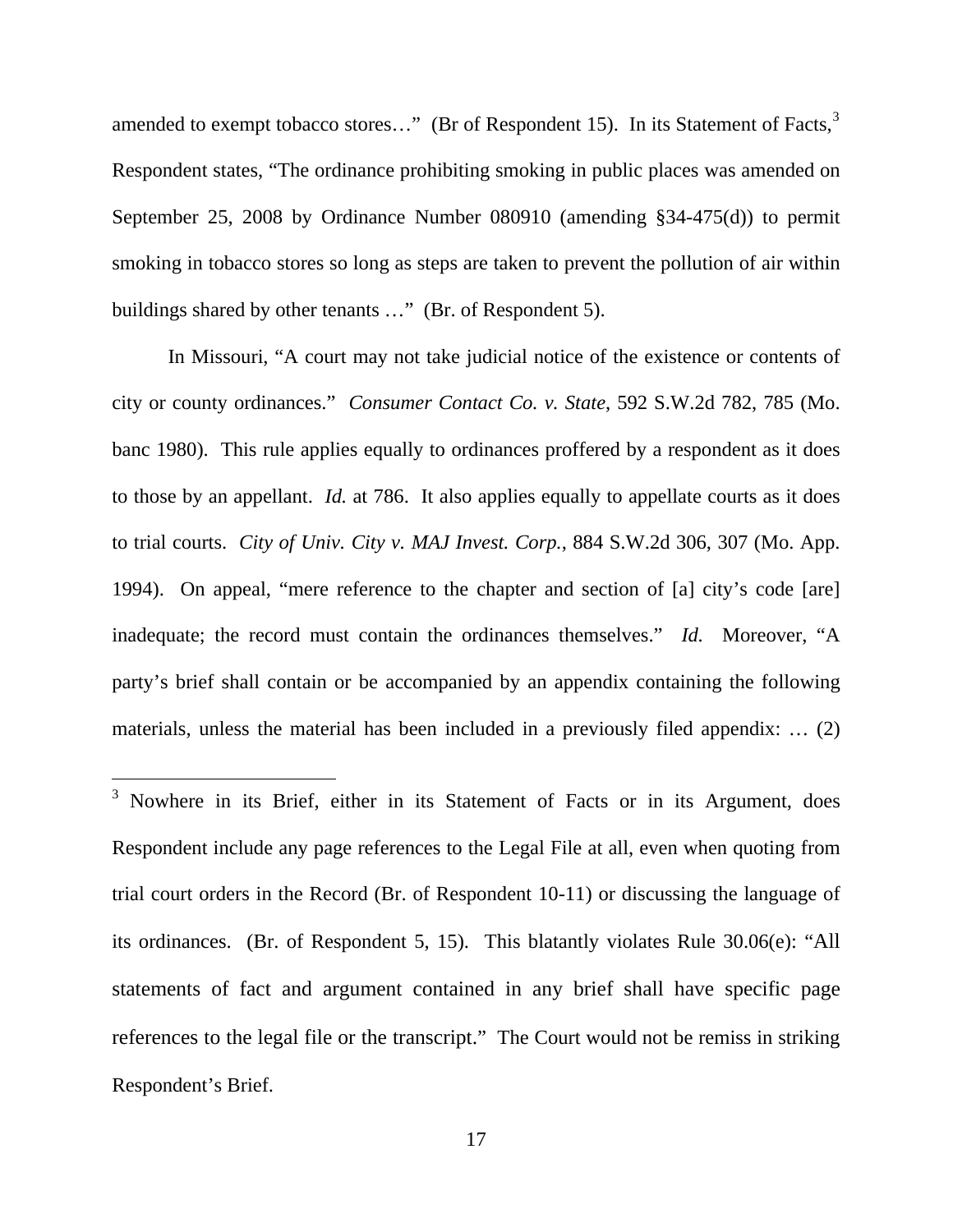The complete text of all … *ordinances* … claimed to be controlling as to a point on appeal." Rule 84.04(h) (emphasis added).

 Respondent has ignored all of these requirements. No copy of Ordinance No. 080910 is in the Record, and Respondent does not include it in an appendix. Instead, Respondent merely references its chapter, section, and ordinance number without quoting any of its text or providing a copy of it. The Court cannot take judicial notice of that ordinance, and properly should disregard Respondent's inadequate discussion of it.

Alternatively, were the Court to consider Ordinance No. 080910, Appellant would point out that it in no way fits Respondent's notion that it "permit[s] smoking in tobacco stores so long as steps are taken to prevent the pollution of air within buildings shared by other tenants." (Br. of Respondent 5). Section 191.769(4) permits "A place where more than *fifty percent* of the volume of trade or business carried on is that of the blending of tobaccos [*etc.*]" to allow smoking indoors freely. (Emphasis added). Ordinance No. 080910 exempts "business establishments where more than *eighty percent (80%)* of the volume of trade or business carried on is that of the blending of tobaccos, [*etc.*] …, provided that" (1) the establishment either is in its own, separate building or otherwise has a separate HVAC system from its neighbors, and (2) prohibits persons under 18 years of age from the portion where smoking is allowed. (Emphasis added).

Counsel for General Cigar has informed Counsel for the Appellant that while all three of General Cigar's clients in Kansas City meet § 191.769(4), none of them meet the terms of the supposed exemption in Ordinance No. 080910. As such, General Cigar's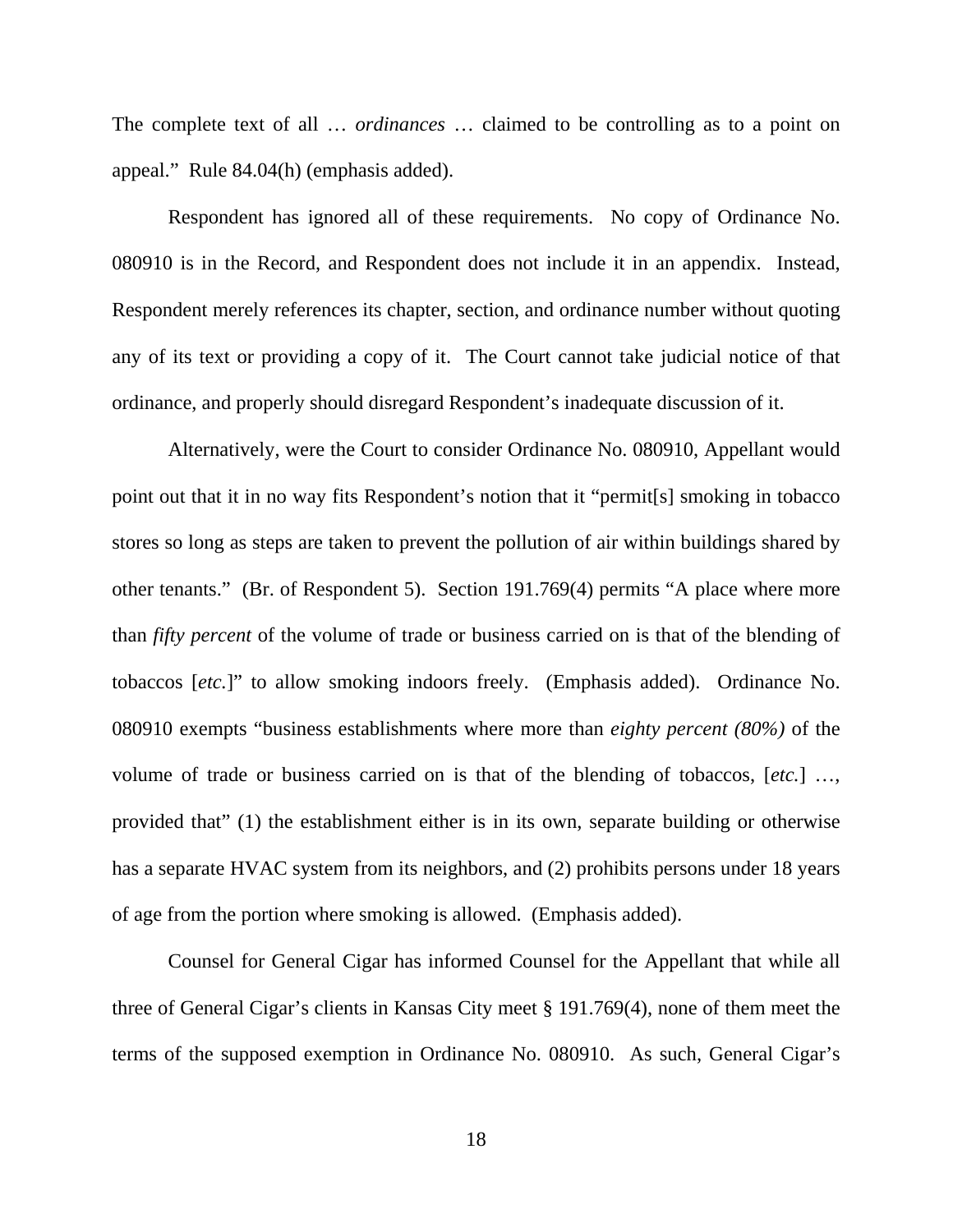related question as to whether the Ordinance's prohibition on tobacco stores allowing smoking indoors conflicts with the ICAA cannot be moot.

Moreover, at the time of Appellant's alleged offense, Ordinance No. 080910 had not yet been enacted. In a criminal case, the law at issue is "the law that existed at the time of the offense." *State v. Edwards*, 983 S.W.2d 520, 521 (Mo. banc 1999). Appellant's alleged offense was on July 18, 2008, and Ordinance No. 080910 was not enacted until the following September. Respondent's mentioning of Ordinance No. 080910 is as irrelevant as it is inadequate.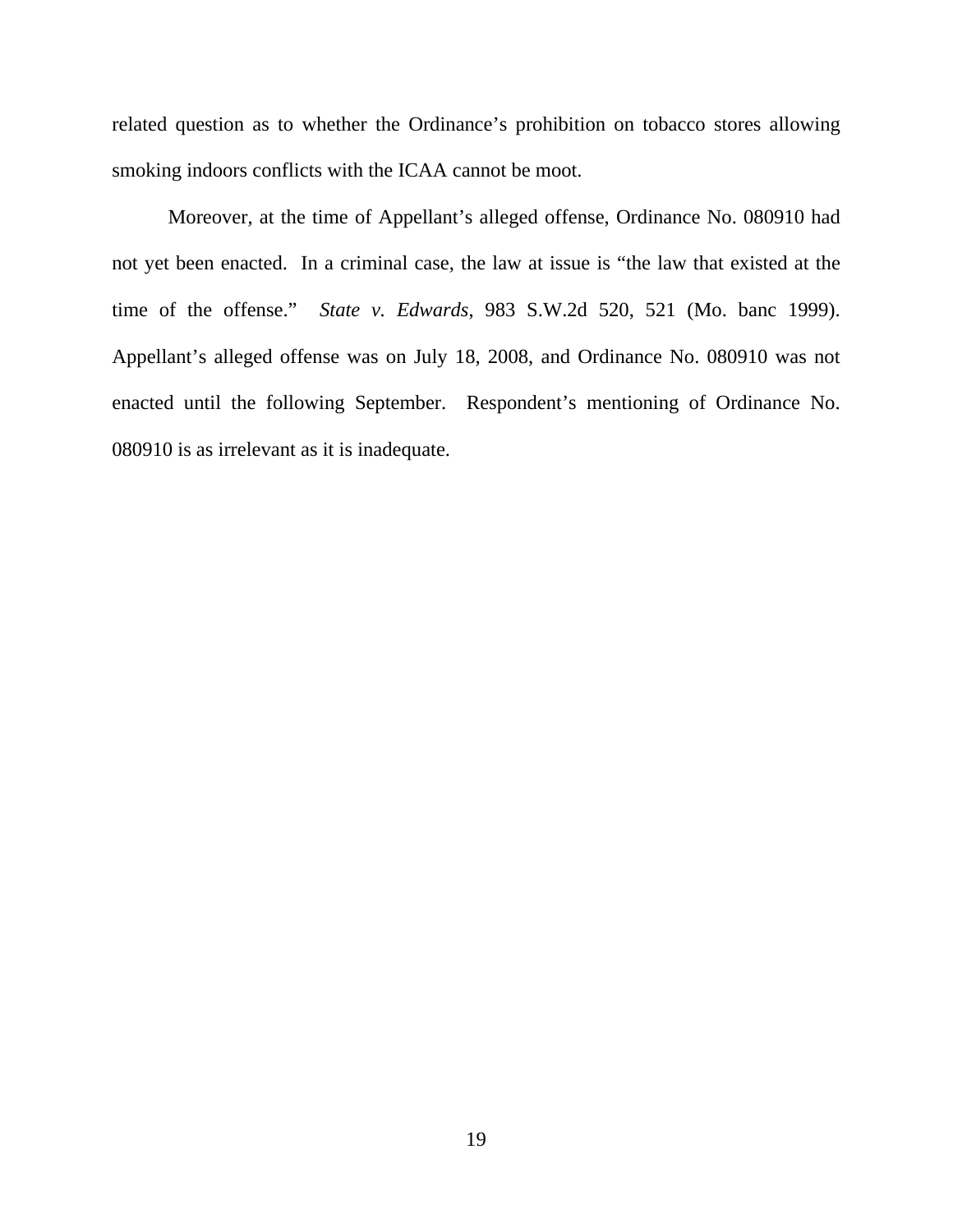### **Conclusion**

 This Court should reverse the trial court's judgment of conviction and sentence against Appellant Georgia Jean Carlson for violating City of Kansas City Ordinance No. 080073, which is preempted and invalid because it conflicts with the state law on the same subject, in violation of § 71.010, R.S.Mo.

Respectfully submitted,

Jonathan Sternberg, Mo. #59533 7th Floor, Harzfeld's Building 1111 Main Street Kansas City, Missouri 64105 Telephone: (816) 474-3000 Facsimile: (816) 474-5533 jonathan@sternberg-law.com

 COUNSEL FOR APPELLANT GEORGIA JEAN CARLSON